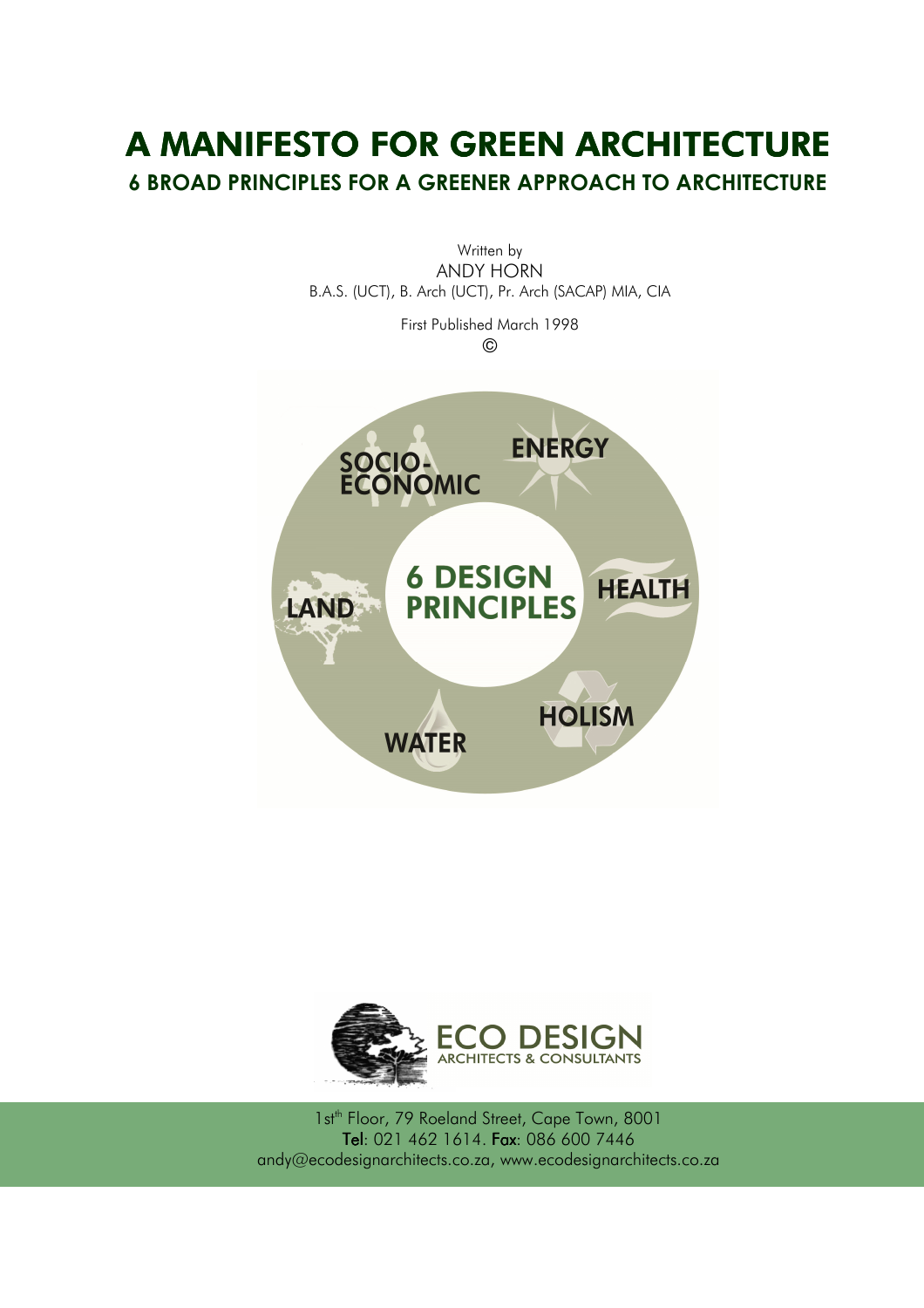#### Note:

This paper was first presented in 1998 at South Africa's first conference of "Sustainability in the Built Environment" and forms part of Earthlife Africa's web site known as the *Green Living and Development* or *GLAD files @* www.earthlife.org.za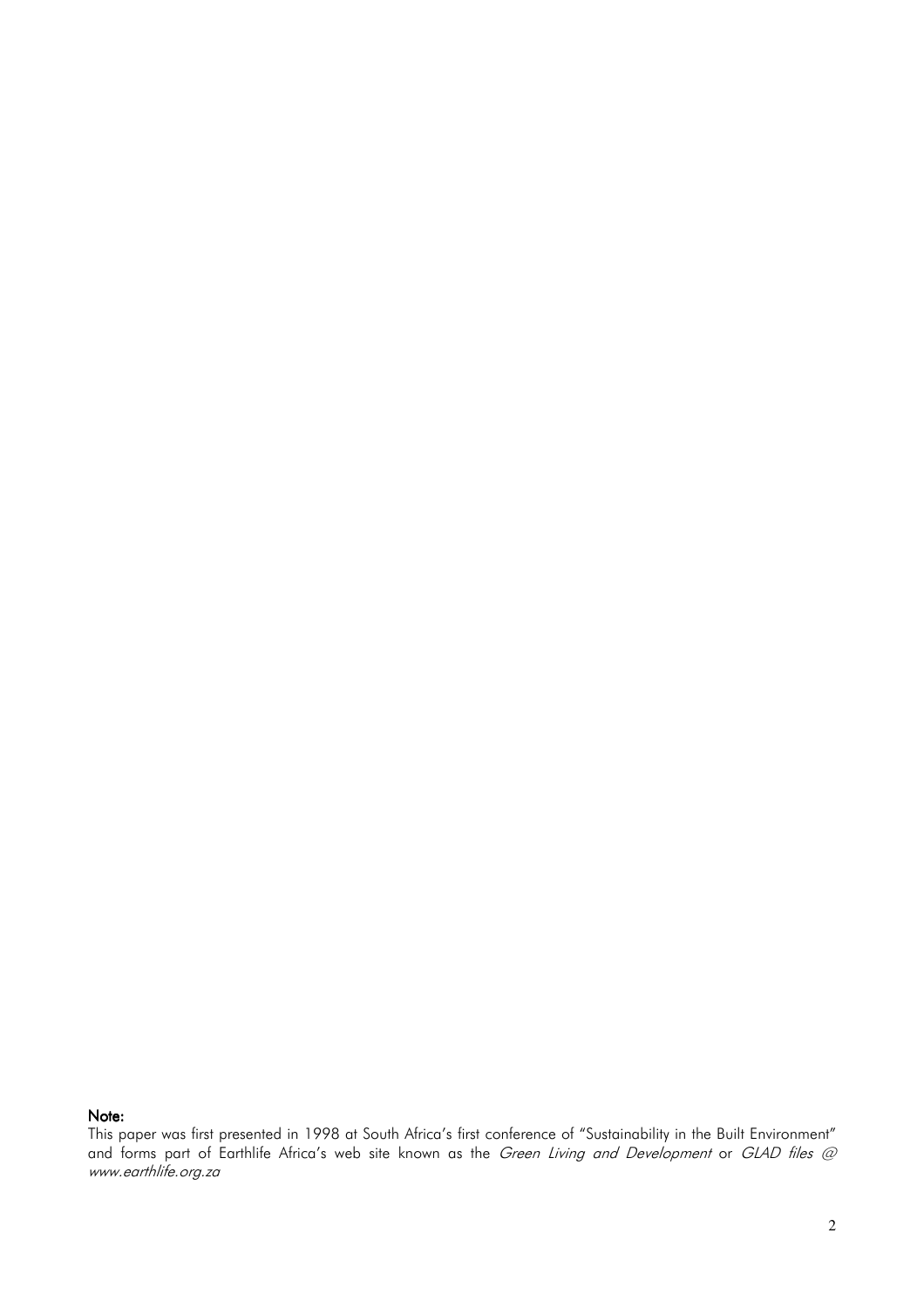## INTRODUCTION

In view of present global crises - population expansion, natural resource depletion and ecological disasters - there is an urgent need to align development and architecture with the concept of *sustainability*. In South Africa there is an unprecedented call for a levelling within society with the provision of housing and development infrastructure. With environmental understanding being particularly lacking within our local building industry, this paper sets out to unravel the concepts behind *Green Architecture* under the umbrella of the following six broad issues:

|               | SOCIO-ECONOMIC Promoting social, economic & cultural upliftment.             |
|---------------|------------------------------------------------------------------------------|
| <b>LAND</b>   | Respectful and in symbiosis with the local environment and<br>its resources. |
| <b>WATER</b>  | The protection, conservation, efficiency and re-use of water.                |
| <b>ENERGY</b> | The conservation, efficiency, and renewable use of energy.                   |
| <b>HEALTH</b> | Non-polluting environments and healthy materials.                            |
| <b>HOLISM</b> | Holistic, intrinsically recyclable, restorative & regenerative.              |

Green Architecture is not a style, trend or a vernacular and neither is it new. It is a climatically, geographically and culturally appropriate way of architecture and building, combining the best of both old and new technology. At its core is the principle of *respect and caring for the earth*. The issues of environmental responsiveness, resource efficiency, community and cultural sensitivity and healthy, non-polluting environments manifest in many different ways, and often reinforce each other. While safeguarding the future of generations to come, green design also results in:

- − Reduced operating costs for both buildings and landscapes.
- − Better health and productivity for building inhabitants.
- − Increased occupancy rates.
- − Higher property values.
- − Low environmental impact.
- − Sustainable development.

Indeed, sustainable construction is one of the major turnkeys for survival into the  $21<sup>st</sup>$  century.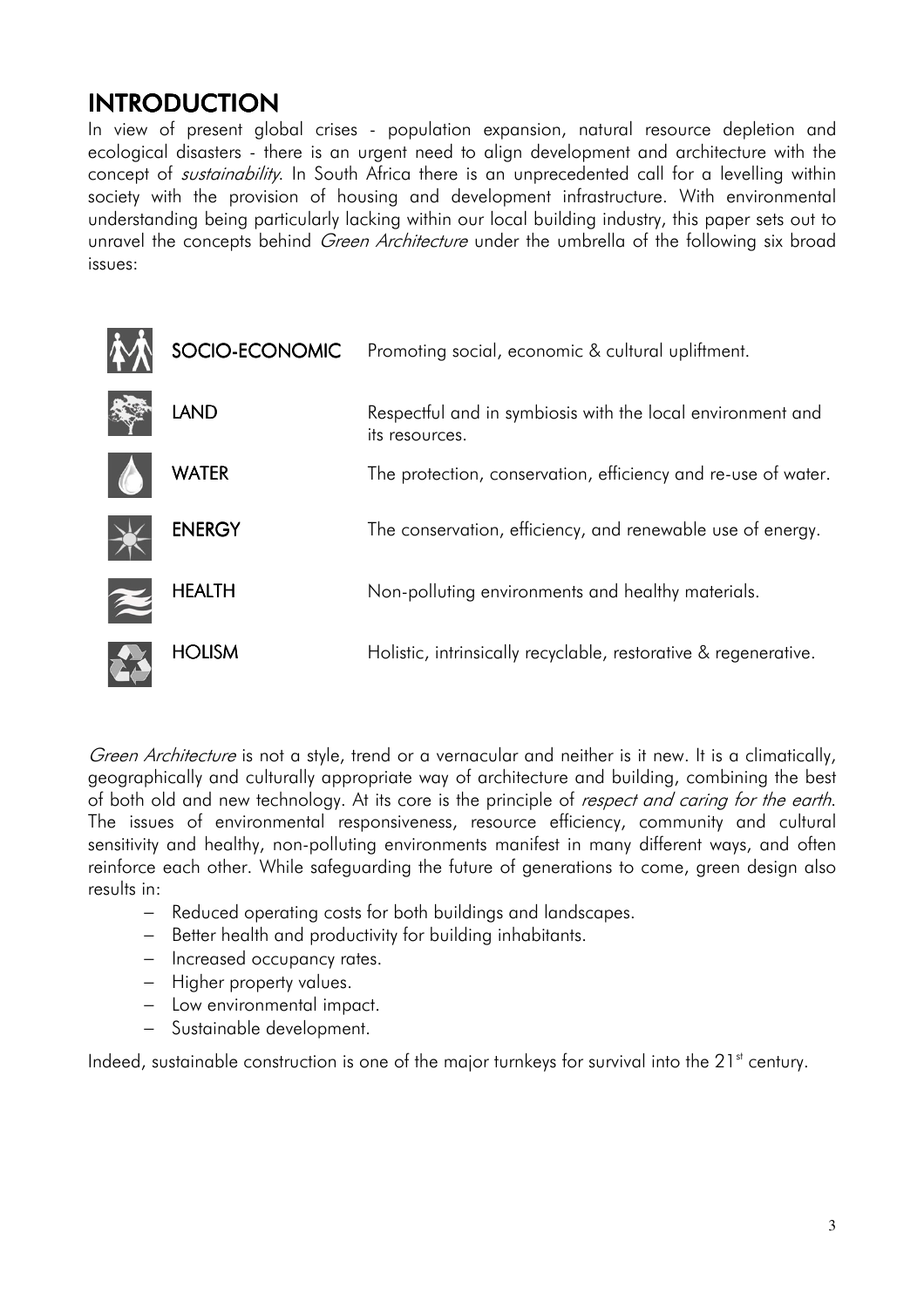## SOCIO-ECONOMIC –

## Promoting Social Economic and Cultural Upliftment

Development needs to take into consideration the effects and opportunities on local peoples and their communities before, during and after the construction phase. Green Architecture and planning is:

- Consensual and consultative. Being sensitive to local community needs and concerns. Involving affected peoples in the decision-making processes. Recognizing the importance of all the people involved and affected by a development.
- Sensitive to local history and culture. Respecting of local materials, skills and vernacular designs. Sensitivity to the existing built environment of the given location. Prioritize the conservation and preservation of old buildings as cultural beacons in the history of a place.
- Respecting and promoting of a sense of place. Imparting a sense of uniqueness and diversity that helps instill a sense of identity and community.
- Providing for mixed-use, pedestrian-friendly neighbourhoods. Promoting a safer, more integrated multi-functional use of land. Provide greater diversity of activity and employment opportunities.
- Respecting the health of builders & occupants. Using only healthy, non- polluting processes and materials. This also improves builders and occupants' rates of productivity as well as resulting in higher property values.
- Supporting environmentally responsible suppliers and contractors. Avoids putting money into the pockets of businesses that are polluting the environment.
- Minimize high running costs & respect user's finances. Design for efficiency of services. This avoids cutting initial costs to the bone at the expense of future tenants, who are often left to carry the on-going financial burdens imposed by inefficient services i.e. air conditioning, dependence on artificial lighting etc.
- Duty of care. Designers have an overriding responsibility to protect local and global planetary systems. Place community interests over and above any short-term, profitmotivated developer interests.
- Providing for local job opportunities. In the construction process as well as in the choice of products. This ensures that a significant amount of any funds invested in a building remains and circulates in local hands, to the benefit of local populace. For instance:
	- − Labour-based processes are to be preferred over machine processes. Costs cannot be taken at face value, as they need to be assessed according to labour vs. machine-based processes.
	- − Enhance the transfer of skills thereby providing for local self-reliance and the development of local human resources.
	- − Support locally manufactured products over imported products.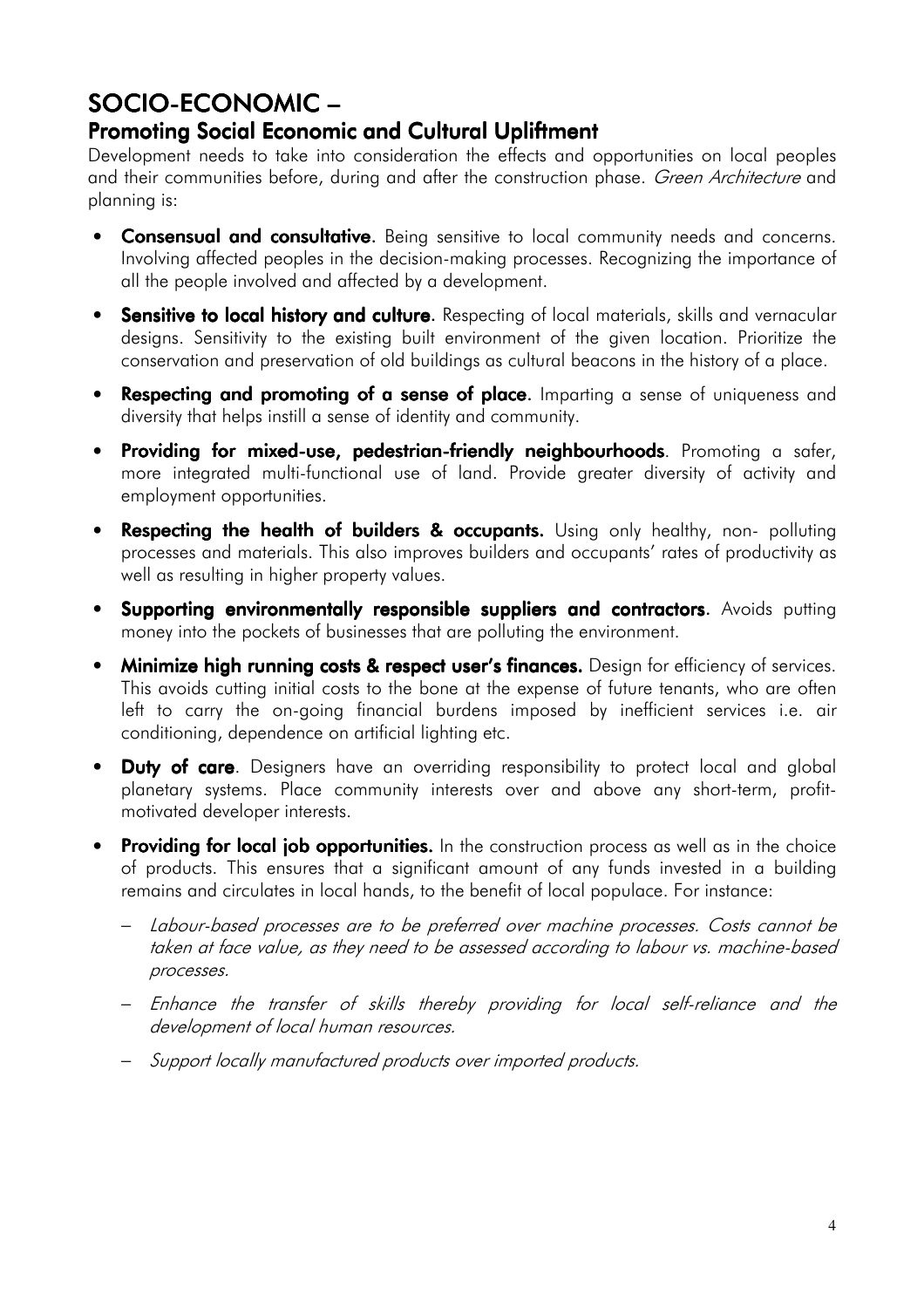## LAND – Respectful and in Symbiosis with the Local Environment and it's Resources

Maintain and restore the Earth's diversity and ecological vitality i.e.

- Avoid disturbance to ecologically sensitive areas such as wetlands, floodplains, estuaries, natural forests etc. Preserve as much virgin land as possible.
- Protect existing natural vegetation. This is vitally important for protecting bio-diversity. Natural vegetation plays a critical role in our environment by providing habitat for wildlife, assisting in regulating the climate, retaining moisture and preventing drought and desertification.
- Ensuring no overall loss to vegetation cover. Plants generate oxygen, cleaning the air and absorbing excess C02, thus helping to offset the effects of pollution and *global warming*. As development clears vegetation for roads, parking areas, buildings etc. development needs to off-set the loss with the planting of trees and climbing creepers as well as building planters, roof gardens, living roofs etc.
- **Restoring degraded land.** Natural features, roadway designs and run-off are manipulated for erosion control and on-site storm water catchments for the watering of vegetation.
- Protecting soils. Soils need protection to avoid erosion. As such all site work needs to take measures to avoid soil erosion and be as sensitive in ones disturbance as possible. Valuable agricultural land is not taken out of production. However where this is in part unavoidable, the topsoil should be saved for use elsewhere.
- **Protecting natural watercourses.** Prevent disturbance and pollution to all sources of water.

## Maximize the beneficial use of locally available resources i.e.

- Sun is an abundant free source of energy and is used for lighting, heating and cooling purposes. It can be harnessed both actively and passively i.e. with passive solar design and solar water heating systems photo-voltaic cells,.
- Wind it can be harnessed for cooling and natural ventilation as well as providing a source of renewable energy.
- Vegetation gives protection from the elements and is an excellent climate moderator, purifying and humidifying the air, providing wind shelter, shade, etc. It also provides sustainable resources such as thatch, timber, firewood and food.
- Landforms both natural and artificial can channel or divert winds, provide shade, reflect heat etc. Their features can be capitalized on for storm water management, erosion control, and roadway design as well as in passive solar systems.
- Water can be sourced, as well as re-used locally. By tapping the Earth's free sources of water - rainfall and dew, and reusing wastewater with grey water recycling systems - our reliance on large dams and expensive infrastructures are reduced.
- Locally available building materials stone, clay, straw, thatch, reeds and timbers, scrap, etc should be utilized in preference to imported, manufactured products.
- Existing buildings and infrastructure are respected and should be restored and adapted for reuse, or elements recycled and material reconstituted to provide useful 'new' materials.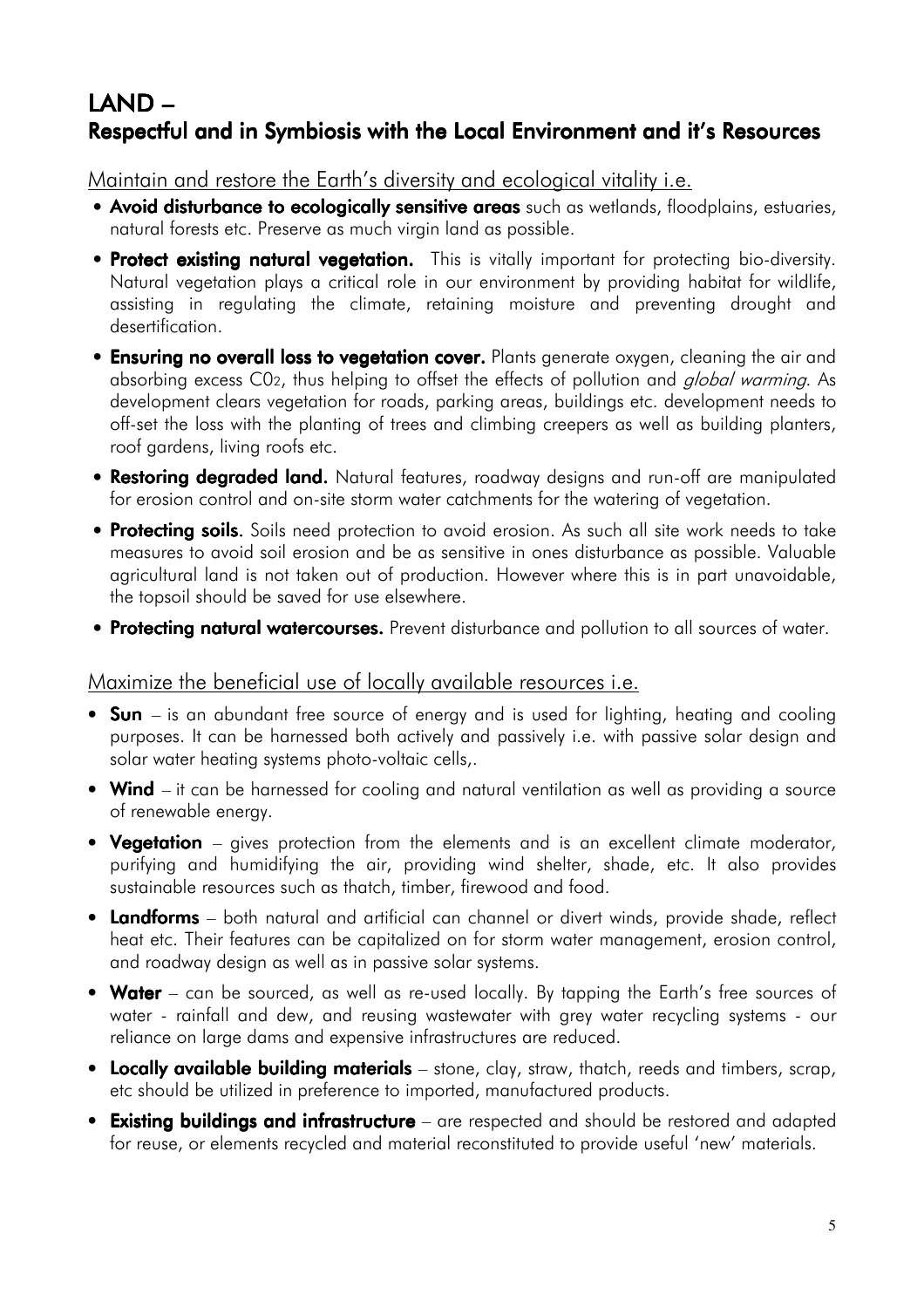## WATER<sub>-</sub>

## The Protection, Conservation, Efficiency and Re-use of Water

Our water sources are under threat due to increasing populations and present development practices of wasteful consumption and pollution. It is therefore vital that buildings do their utmost to make use of alternative water sources, and that they reduce consumption through conservation measures, greater efficiency of use and through the safe re-use of 'waste' water. It is estimated that with only the most basic water saving strategies it is possible to reduce water demand by up to 50% (Ref. 1). Unless we rethink our current approach to our water and sewage systems, we face the continued building of large, expensive dams and increasingly stringent water restrictions. With present increases in populations, and increasing levels of pollution there is an urgent need to safeguard future water supplies. The building industry must adopt a more sustainable approach to water use. A 4-point water wise strategy would include:

- > Protecting all water sources, i.e. eliminating all polluting activities;
- > Conserving the use of water sources, i.e. reducing the need to use water;
- > Water Efficiency, i.e. using less water through greater efficiency, as with the use of water saving devices and appliances;
- > **Recycling**, i.e. promoting recycling of 'waste' water, while being mindful of its potential to pollute local ecological systems if not properly managed.

## • Protecting Water Sources

The effluents from sewage works, detergents from households, toxic wastes from industries, run-offs from pesticides and fertilizers, acid rain, etc, are all adding to the concentrations of contaminants finding their way into water supplies. These contaminants are becoming an increasing threat to present and future human and environmental health, as they slowly accumulate within our water sources. While drinking & shower water can be filtered with water filters, this can only be seen as a short-term measure. The only long-term solution is to prevent water pollution in the first place. Furthermore, developers must realize that by altering the physical form of the environment, development can positively or negatively affect the accumulation of pollutants and the self-cleansing ability of the water cycle.

#### − Common Contaminants: Contaminants:

- > Acids and acid rain
- > Arsenic
- > Chlorine & chlorinated substances
- > Bacteria & organic sources
- > Fluoride
- > Heavy Metals
- > Hazardous household wastes
- > Herbicides & pesticides
- > Oil and petroleum products
- > Nitrates (i.e. fertilizers)
- > Phosphates (i.e. detergents)
- > Radon
- > Sewage and septic tank effluent
- > Solvents
- > Synthetic organic chemicals

#### − Altering the Environment: Altering Environment:

Inappropriate developments adversely affect water quality & pollution levels:

- > The building of large dams
- > The canalizing of natural watercourses
- > Interfering with flood plains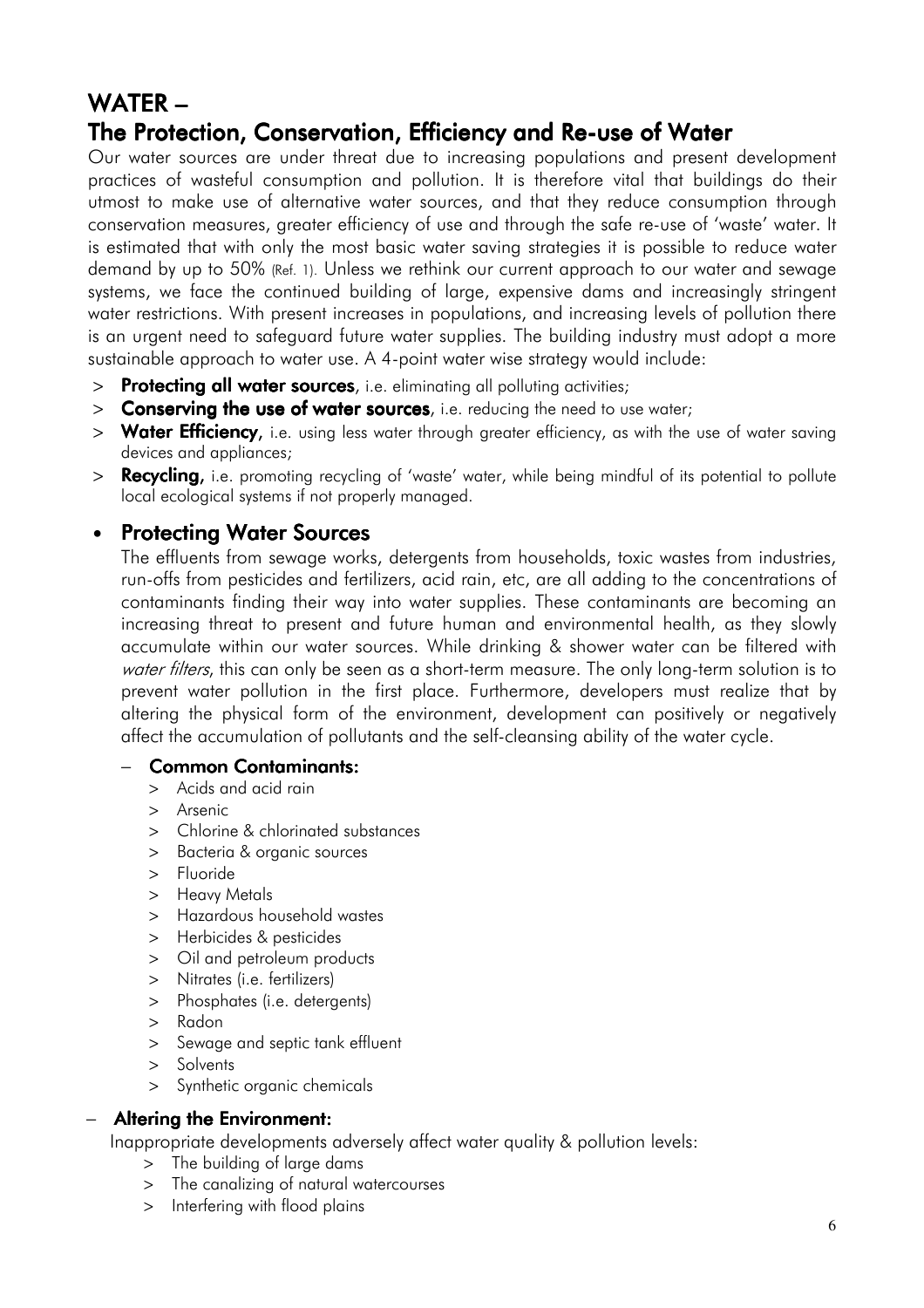- > Destruction of wetlands
- > Erosion and topsoil run-off
- > Increased run-off
- > Excess evaporation
- > Over-use of borehole water
- > Careless planning around boreholes

#### Sources of Water Pollution in the Building Industry:

Potential contaminants of water sources are best avoided. However if their use is unavoidable, then a precautionary framework for the proper and 'safe' handling and possible disposal of pollutant sources must be firmly in place. (See Appendix A: Construction Framework for the Protection of Water Sources).

#### Building Rubble –

A list of building materials potentially hazardous to water sources:

- > Adhesives and glues
- > Asbestos
- > Fluorescent light tubes
- > Paints
- > Paint strippers
- > Transformers (old types)
- > Wood preservatives

#### - Building Materials –

A list of materials with the potential for polluting drinking water:

- Pipes and guttering especially asbestos & PVC plastic.
- > Pipe sealants containing V.O.C's (Volatile Organic Compounds).
- > Tanks and water storage especially asbestos & PVC plastic tanks.

#### • Conserving the use of water sources

By reducing the need to use water in the first place, it is possible to make significant water savings. Some of the strategies for achieving a greater conservation of water are outlined below:

#### Site Strategies:

- **Rainwater harvesting** Collect rainwater off roofs, roads and other run-off surfaces for storage or use in:
	- > Rainwater tanks
	- > Ponds
	- > Swimming pools
	- > Underground cisterns
	- > Mulch pits
	- > Swales
	- > Diversion ditches
	- > Keyhole dams
- **Dew catching** Catch and make use of water carried in air by:
	- > Utilizing dew catching devices
	- > Retaining existing vegetation
	- > Planting vegetation
	- > Channelling and compressing air currents
	- > Cooling air by creating shade or providing cold surfaces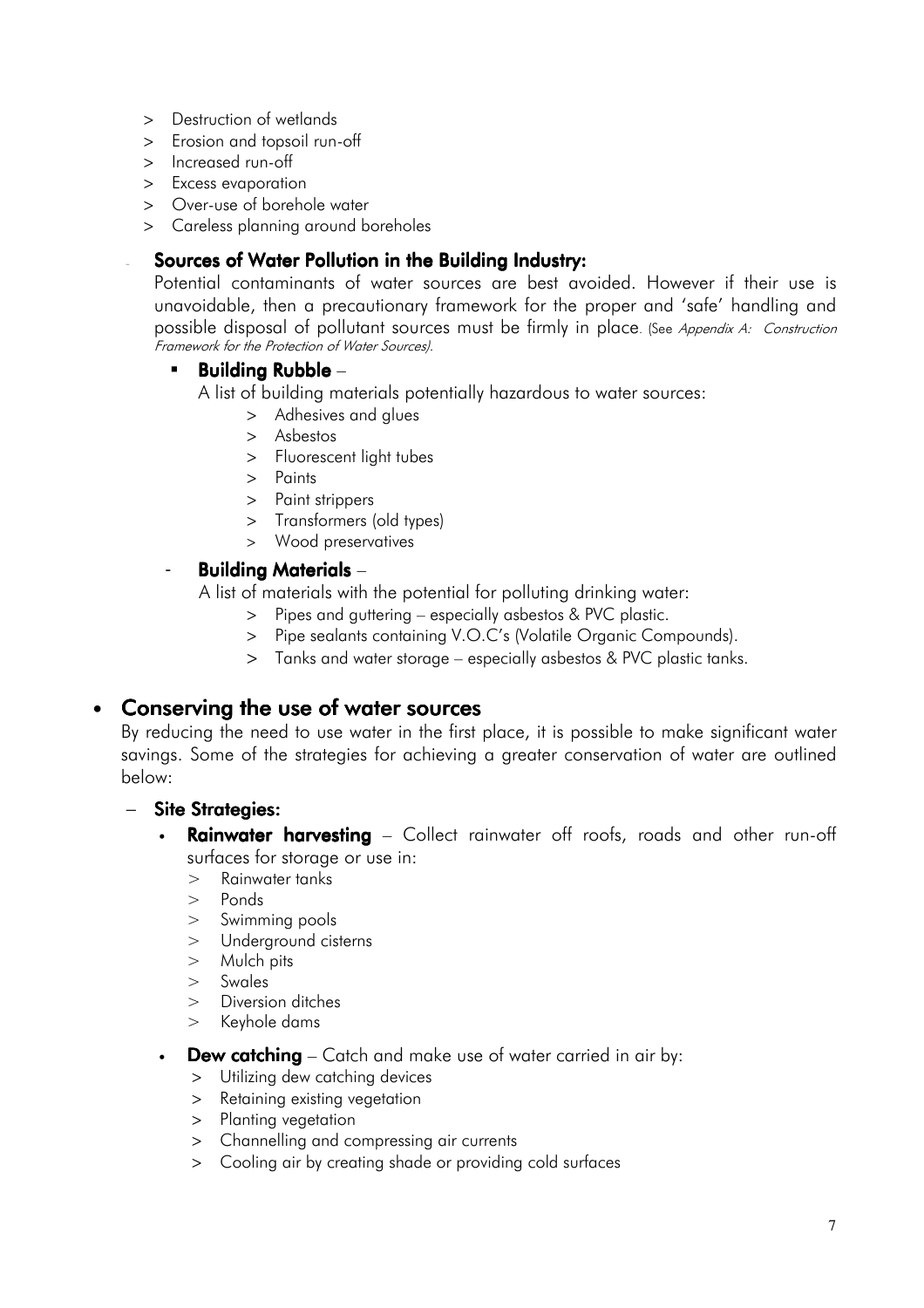- **Reducing evaporation and landscape water demand** Help to reduce evaporation from the soil and reduce transpiration from plants by:
	- > Mulching the soil
	- > Not exposing the soil
	- > Providing for shade
	- > Planting windbreaks
	- > Building windbreaks
	- > Inter-planting/companion planting
	- > Planting indigenous plants
	- > Planting less thirsty plants
	- > Xeroscaping the landscape (grouping of plants according to water needs)
- **Maximizing infiltration of water into the ground** Try to hold water on the land for as long as possible, allowing for good ground water recharge by:
	- > Building swales
	- > Mulching the soil
	- > Building mulch pits
	- > Building good soils

#### − Composting toilets:

Composting toilets offer a more ecological way of dealing with human waste. They recycle sewage into a harmless resource, i.e. garden compost.

- There are a number of *waterless compostina toilets* locally available. Havina relatively inexpensive installation costs, minimal maintenance and none of the usual expensive sewage treatment work overheads; these systems are highly cost effective. However some kind of soak away, grey water recycling system or regular sewage connection will still be necessary for regular shower, basin, bath, laundry, kitchen sink and other 'waste' waters etc. It is also possible to build your own using a *twin vault system.*
- Reed bed systems combine both black and grey water. Sewage is treated by creating a mini eco system, which completely cleanses all water for further re-use. Building or installing such systems would depend on local expertise.

#### − Saving Energy:

Saving energy saves water. For every 1 K.Whr of electricity used, we use 1,32 litres of water (Ref: 2). This is because Eskom's process of generating power consumes large quantities of water.

## • Water efficiency

Using less water through greater efficiency, as with the use of water saving devices and appliances.

- **Efficient Irrigation** Inefficient irrigation systems and practices are to be avoided. Together with water saving site strategies, consider the use of more efficient irrigation systems, such as:
	- > Drip irrigation
	- > Dew catchers
	- > Grey water systems
	- > Soak-aways

#### − **Swimming Pools** – Much water can be lost from swimming pools due to evaporation. Consider the use of:

- > Pool blankets/covers
- > Rainwater collectors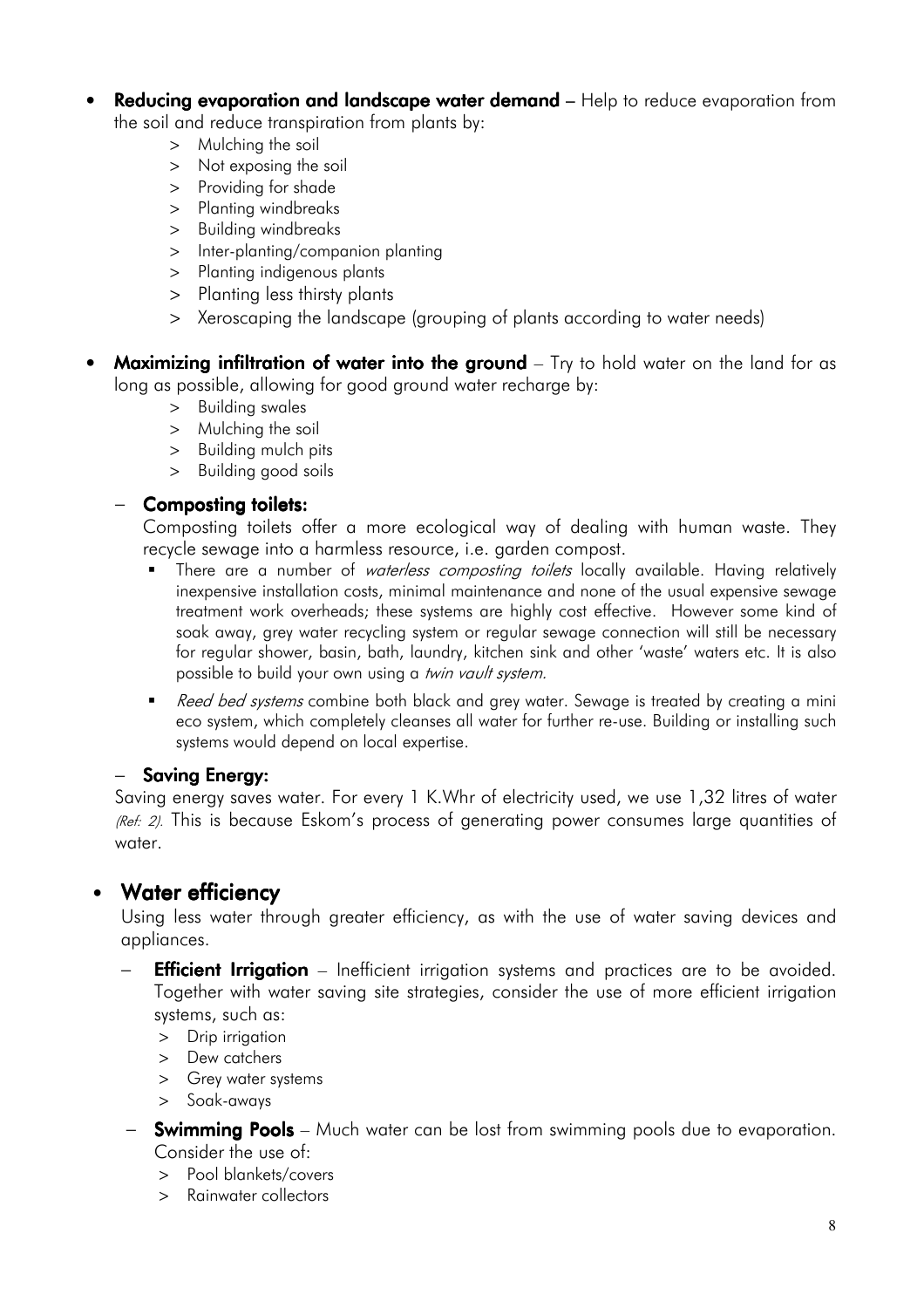- − Water Saving Measures Greater water efficiency is achieved through careful design and specification. Ensure proper maintenance procedures are in place and efficient plumbing with:
	- > Minimal lengths of "dead legs" in hot water piping through good layout design
	- > Balancing hot and cold water pressure
	- > Reducing excessively high water pressures with pressure reducing valves
	- > Repairing of leaks (taps, toilet cisterns, hot water systems, pipe works, etc)
- − Toilets It is possible to make great water savings with more efficient flush toilets, and is normally a priority with any water saving strategy. In an average house, toilets are normally the largest single users of water and will consume up to one third of all the water used. (Ref:  $3 & 4$ ) Consider the use of:
	- > Low litre flush toilets
	- > Manual / multi flush toilet
	- > Dual flush toilets
	- > Toilet dams, bags etc. (retrofitting device only)
	- > Composting toilets (combined with grey water recycling).
- − Taps & Showers It is possible to achieve a much greater efficiency with water saving fittings. However there is no point in using any of them if the hot and coldwater pressures are not balanced, and if the water pressure is too high. Generally showers are far more economical than baths, with an average 5-minute shower consuming 75 litres, compared to a bath, which uses up to 180 litres (Ref: 4).
	- > Install flow-restrictors
	- > Install tap aerators.
	- > Install water efficient showerheads i.e. flow rates of 9-12 litres per min.

**N.B.** The National Water Conservation Campaian (NWCC) – A Department of Water Affairs and Forestry project – has established the "A-Z of Water Saving Devices." Available in booklet form together with other water saving pamphlets, for more information:

e-mail: Conserve@cis.co.za Tel: (021) 462 1460 Fax: (021) 462 1719

#### • Recycling grey water

Promote recycling of 'waste' water, while being mindful of its potential to pollute local ecological systems if not properly managed i.e.

- − Consider the design possibilities for recycling and redirecting 'waste' water that is normally channelled down storm water drains from:
	- > Garden taps
	- > Overflow pipes
	- > Hard surfaces
- − Both grey water (used bath, shower, hand basin and laundry water), as well as black water (used kitchen sink and toilet water) are recyclable. Consider the possibilities of recycling domestic 'waste' water for irrigation with:
	- **Wet composting systems**
	- **These cleanse and recycle both black and grey 'waste' waters. Such systems usually consist** of a series of ponds and reed beds, which can be incorporated within gardens or parklands as recreational features.
	- Biological grey water systems
	- Such systems allow for the reuse of grey but not black water. They are designed to suit specific local conditions. They usually consist of a series of simple settling tanks, straw and sand filters followed by reed beds, which are planted along a swale.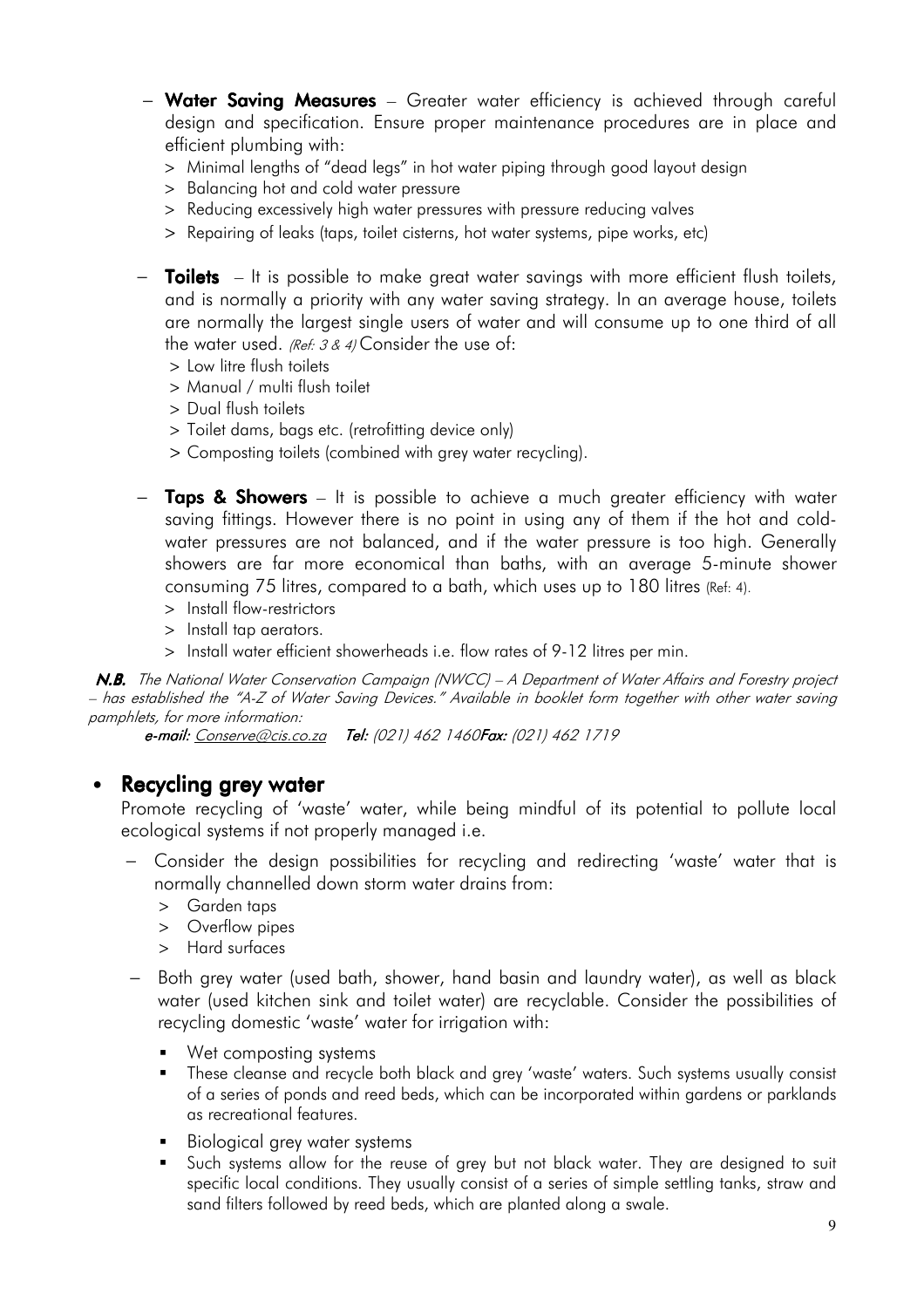- Mechanical grey-water systems
- **I** Involve the use of a surge tank, and small pump, piped to an irrigation system or to a holding tank for toilet flushing. While these systems allow for recycling of bathing, basin and washing machine water, they exclude the use of kitchen and toilet waters. Unless a filtering system is also included, they should only be used for sub-surface irrigation.
- N.B. With all these systems, it is especially critical that the users are educated to only use environmentally acceptable, biodegradable washing and cleaning agents so as to prevent the potential risks of contamination to local ecosystems. Furthermore sodium salts found in most soap and detergent may damage soil structure by creating an alkaline condition. This can be corrected by adding gypsum to the soil. The SABS has done draft recommendations for the re-use of grey water, though nothing concrete. In a water scarce country, many municipalities are turning a blind eye to the strict application of the law and encourage measures to save water.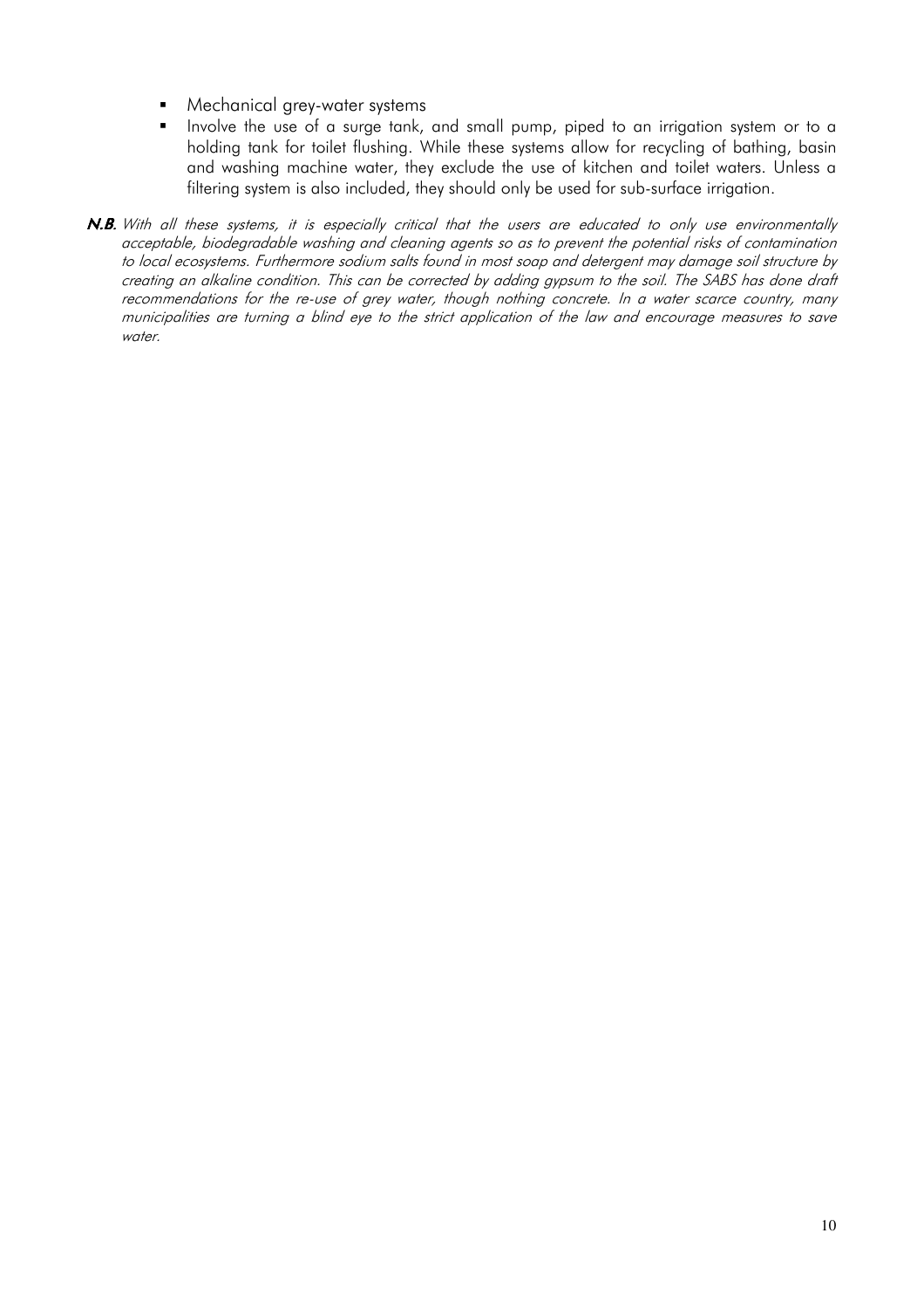## ENERGY – – The Conservation, Efficiency and Renewable Use of Energy

Scientists have warned that *global warming* is one of the most urgent environmental problems that we are presently faced with. The 'developed' world's dependence on *fossil* fuels to run economies is currently perpetuating a rise in the planets' temperatures resulting from the powering of buildings, industries and transport systems together with various polluting activities. Scientists and environmentalists all over the world are calling for a major rethink on our present use of energy. Existing energies need to be *conserved*, used more efficiently and ultimately switched over to cleaner, more *renewable* sources of energy.

### • Global Warming & CO<sub>2</sub> Emissions

The 'developed' world is presently responsible for approximately 50% of the planet's greenhouse gases. The construction industries, and those involved in designing building services, have a major part to play in averting the catastrophes of global warming (Ref 5).

- Certain gases in the atmosphere, known as *greenhouse gases*, act like the glass of a greenhouse. They allow incoming short-wave radiation to enter and warm the surface of the Earth while preventing longer-wave radiation from escaping back into space. Their increase is causing the present rise in the earth's temperatures. This is called the "greenhouse effect."
- − The principal greenhouse gas contributing to present global warming is Carbon Dioxide (C02), and is generated from our use of electricity as well as the burning of fossil fuels to power motor vehicles. (In addition,  $CFC's$ , HCFC's and *halons* are other major greenhouse gases, which are related to the building industry).

## **Energy Conservation**

Strategies to promote a greater conservation of existing energy are as follows:

- − Urban and landscape design:
	- Cities need to *reduce their reliance on the motorcar*, maximizing the use and potential for public transport, with more compact mixed-use, planning, and the concentration of development within existing urban areas and along transport corridors. Create attractive and safe cycle and footpath systems.
	- Minimize land-use separation, zoning and sub-division, with the integration of buildings to facilitate a multi layering of uses while maximizing the potential for making beneficial interconnections.
	- **Enhance local urban microclimates with the use of dense belts of planting to protect**  various urban edges from adverse weather conditions. Planting trees, creating parkland and localized storm water and 'waste' water recycling systems with the use of planting in, around and on buildings will improve urban microclimates. In addition, planting will help in countering the effects of air pollution and global warming by their ability to enhance air quality and absorb excess C02.
- − Building Design & Construction:
	- Consider the possibilities for the *conservation* and *adaptive reuse* of existing buildings and materials, rather than continually building new structures and manufacturing new materials. Existing structures and materials represent considerable investments in energy. Use construction techniques, which allow for *recycling, dismantling and re-erection* of structures and materials.
		- > Consider the *life cycle costing* of materials and products.

Note: For table on Assessing Environmental Impacts refer to Appendix B.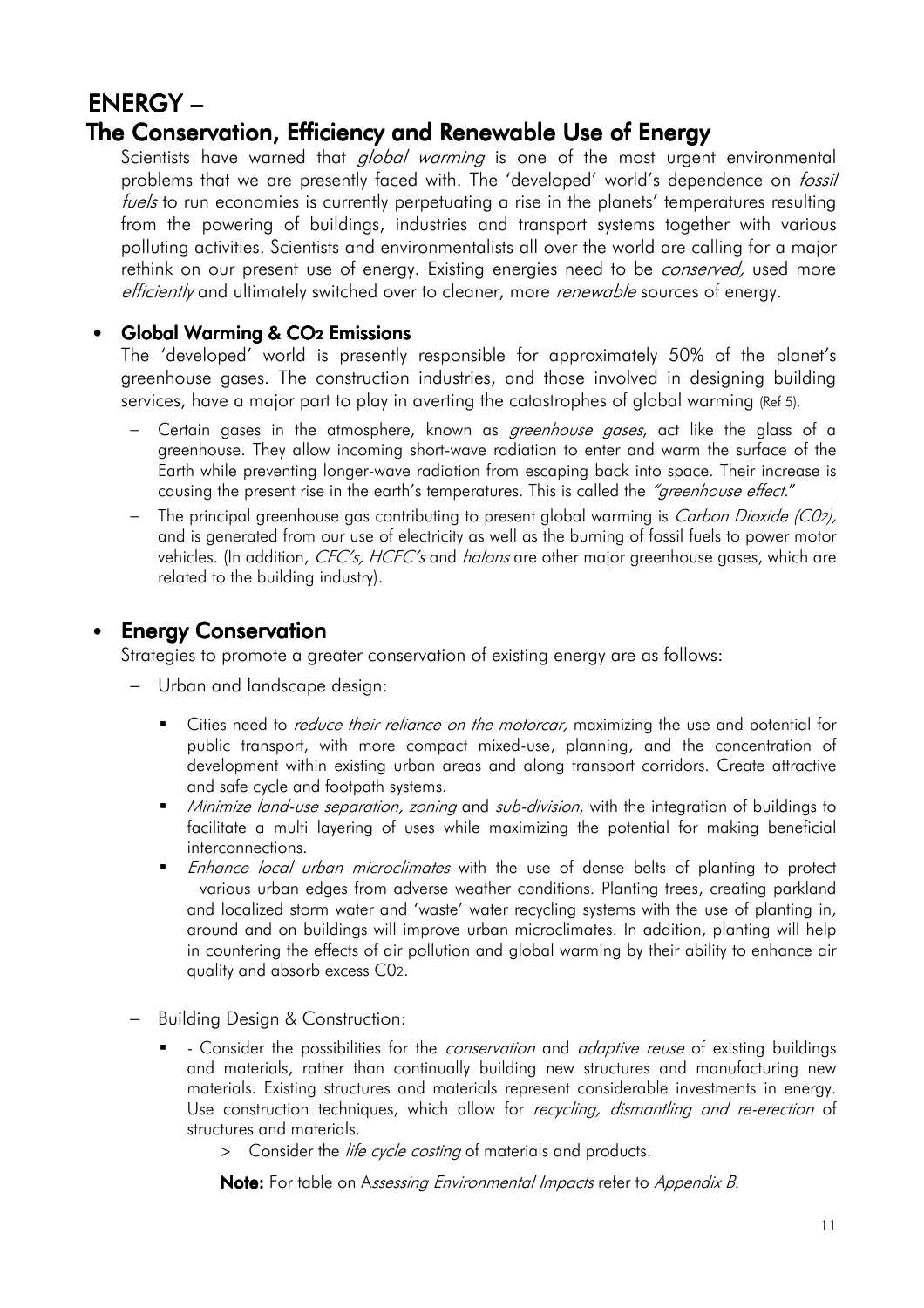> Try to avoid, or use sparingly those materials known for their *high-embodied* energy.

Note: For more information on Embodied Energy, refer to Appendix C.

- > Avoid high transport costs by using locally sourced natural building materials. Source materials and products as close as possible to the site, while trying not to use imported products.
- > Avoid designing deep plan offices, which are reliant on costly and highly energy inefficient operating systems, such as artificial lighting and air-conditioning.
- > Maximize the use of natural light. Use skylights; make use of fanlights; design light shelves to bounce light further into spaces while also doubling up as sun shields and design courtyards and atriums to bring light further into spaces.
- > Create comfortable internal and external environments with *passive solar design*.

Note: For more information on Passive Solar Design, refer to Appendix D.

- > Maximize the use of natural ventilation, with windows and vents, operated by simple, user-friendly means.
- > Use insulating materials or layers to reduce the effects of heat transfer, while avoiding *thermal bridging* within the building fabric, where poor insulators provide a bridge for the easy loss, or gain of heat.
- > Design for adequate *sun shading* to avoid the build up of excess heat in summer, while allowing for good sun penetration during winter.
- > Use *double-glazing*, other insulating types of glass, or insulated shutters for large glazed openings, so as to prevent excess heat loss or gain.
- > Avoid the excess use of un-insulated glazing on the cold side of buildings.
- > Use *draft proofing* around windows and doors to avoid excess heat loss (while avoiding potential problems with indoor air pollution – refer to chapter on *healthy* non-polluting environments).
- > For large buildings (typically offices), avoid false ceilings, as they inhibit proper energy conservation. By exposing the underside of a concrete floor slab, the heat rising during the day will be absorbed by the structure and can either be flushed out at night to cool the building down in time for the next day, or else retained during winter for heating.

## **Energy Efficiency**

As part of an overall strategy to curb our reliance on fossil fuels, there is also a need to find ways of using energy much more efficiently. While investments to achieve this end may initially be higher, the longer-term effect is reduced running costs, with considerable savings both financially as well as to the environment.

Some of the measures to improve on energy efficiency within the construction process are listed below:

− Use *geyser blankets* and *pipe lagging* with hot water systems. Hot water systems are usually the biggest consumers of energy in an average household and as such, fitting insulating devices provides an excellent option with retrofitting as well as when installing new geysers. In addition avoid foamed insulating materials that use CFC's in their production.

Note: for more information see the paragraph on Ozone Depletion.

− Position the geyser as close as possible to its point of use. This will save energy as well as water.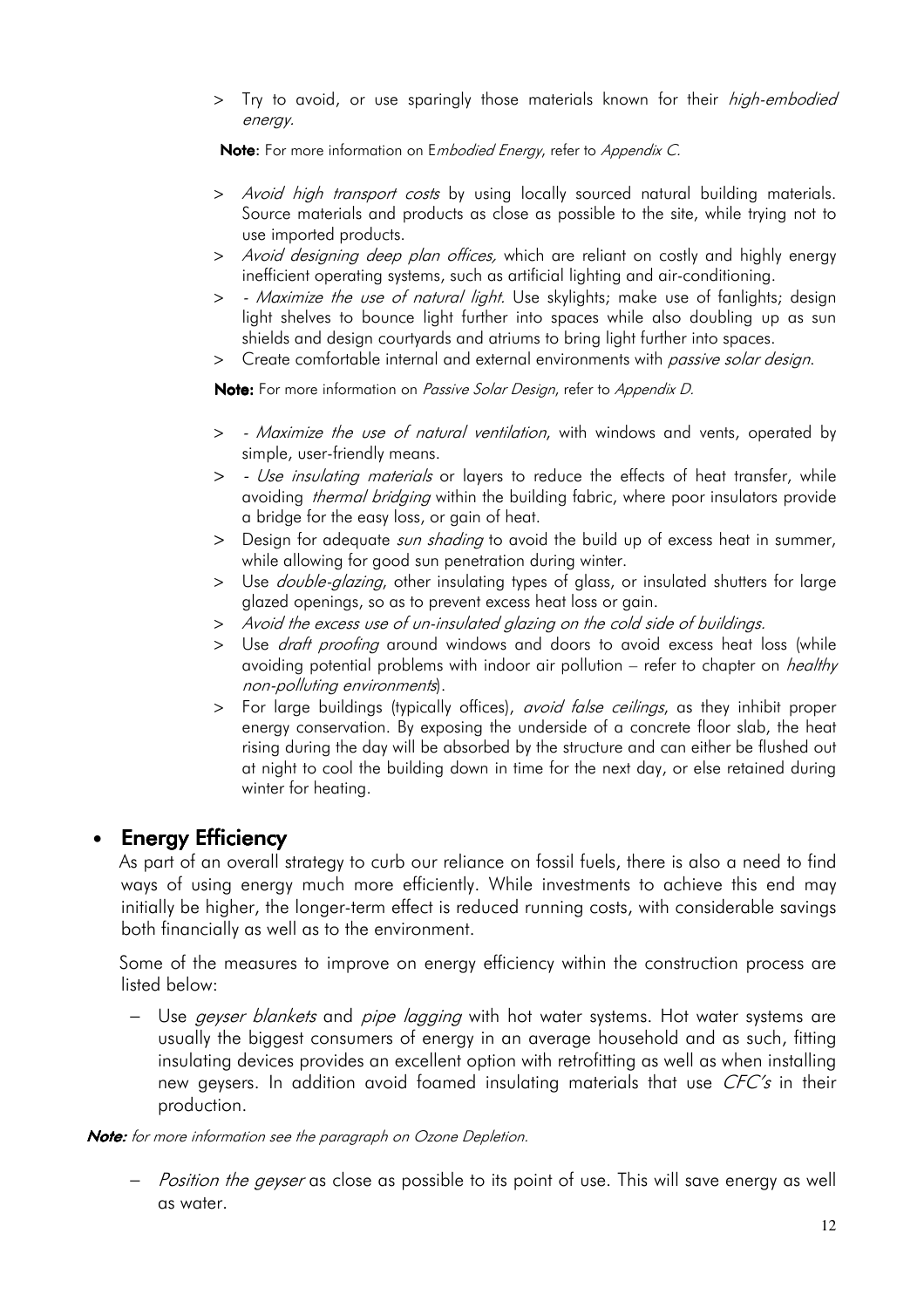- − Geyser timing devices can be set to respond to a routine so as to reduce overall consumption of electricity.
- − Consider using *instantaneous heaters* for small uses, rather than piping water from a distance away. However, these should not be used for heating larger quantities of hot water, such as in a bathroom. This will require that they draw greater Kilowatts of power, loading the peak demands for power supply.
- − Use energy saving lights such as halogen or compact fluorescent lights (taking care with the placement of their *transformers*.

Note: For more information, see the chapter on Healthy & non-polluting environments.

- − Use *intelligent lighting systems* such as occupancy sensors and lumostats.
- − Specify *energy efficient appliances* i.e. the most energy efficient ones on the market.
- − Make use of heat exchangers to recycle 'waste' heat.
- − Consider using *natural gas as a fuel* as opposed to electricity as it is more efficient in its conversion of energy. Furthermore, methane also produces less CO2 when burnt than other types of fuel. It burns cleanly unlike coal, (from which most of South Africa's power is generated) which is heavily polluting and causes problems with smog and acid rain.
- − For large typically office type buildings, where passive design measures are not possible, consider the use of *evaporative coolers* in preference to air conditioning systems.

## • Renewable Energy

Maximize the use of non-polluting renewable energy sources:

- − Solar hot water heaters are, at present, the simplest and most highly effective means of saving energy and promoting renewable energy sources.
- − Solar ovens are a simple, non-polluting way of cooking food without the use any fuel source other than what is freely available from the sun. They can be purchased or easily and cheaply built by oneself.
- − Solar Ponds extract heat from specially designed salt pools for heating or power generation.
- − Solar Pumps are an effective, renewable means of drawing water from one place to another for storage or use and do not require polluting batteries for their operation.
- − Bio-gas Digesters are localized systems for obtaining fuel with the collection of methane gas. Methane burns relatively cleanly and furthermore, while it is a powerful greenhouse gas (contributing to approx.18% of the global warming effect; Ref: 6.) by collecting it, these systems are preventing its escape into the atmosphere. Although fairly easy to construct, these systems do require on-going maintenance and control.
- − *Wind pumps* are used for pumping water from lower to higher levels.
- − Water Turbines used on a localized scale are most effective when one has a reliable source of water that is either fast flowing or has sufficient level change to power a turbine.
- − Wave Power generators have been developed, but are difficult and expensive to operate on a localized scale.

Use with caution those renewable sources of energy, which can cause pollution:

− Photovoltaic cells – are panels mounted to face the sun, which are capable of generating electric power. While the technologies for these are improving all the time -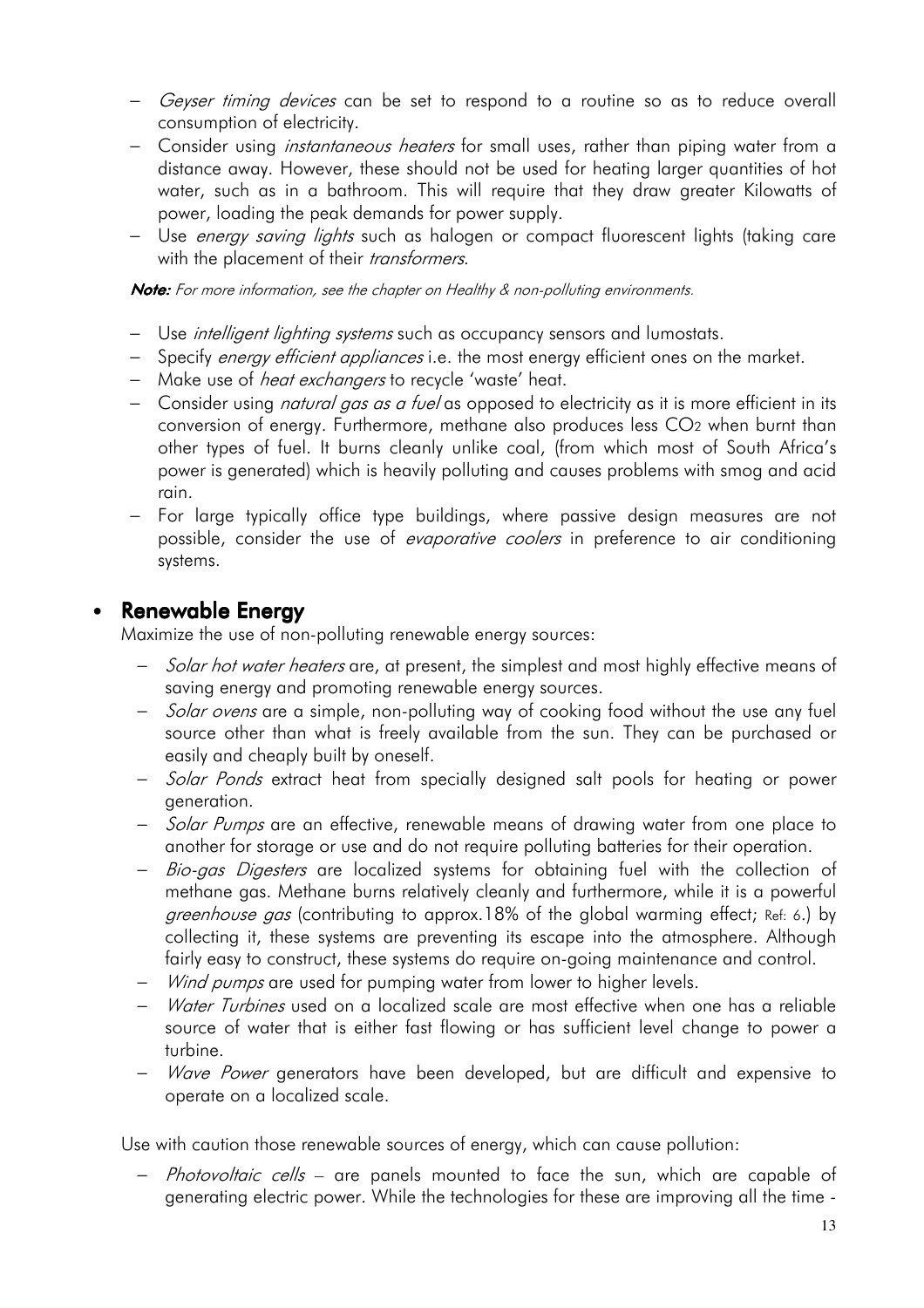with the development of more efficient panels and integrated roofing and cladding systems (not yet locally available) - they still rely on heavily polluting technologies, in particular the use of batteries creating an ongoing source of toxic wastes. However if Eskom were to allow solar power producers to sell their excess electricity back to the grid, then this would alleviate the use of batteries.

- − Wind Turbines are highly effective at generating power. However unless it is possible to sell power directly to the grid, potentially polluting batteries are required. Some countries like Denmark have large wind farms that power whole towns and cities.
- − Firewood is a completely renewable and sustainable energy source. However where its use is not accompanied by *replanting*, it will result in deforestation and the accumulation of the greenhouse gas, carbon dioxide, into the atmosphere.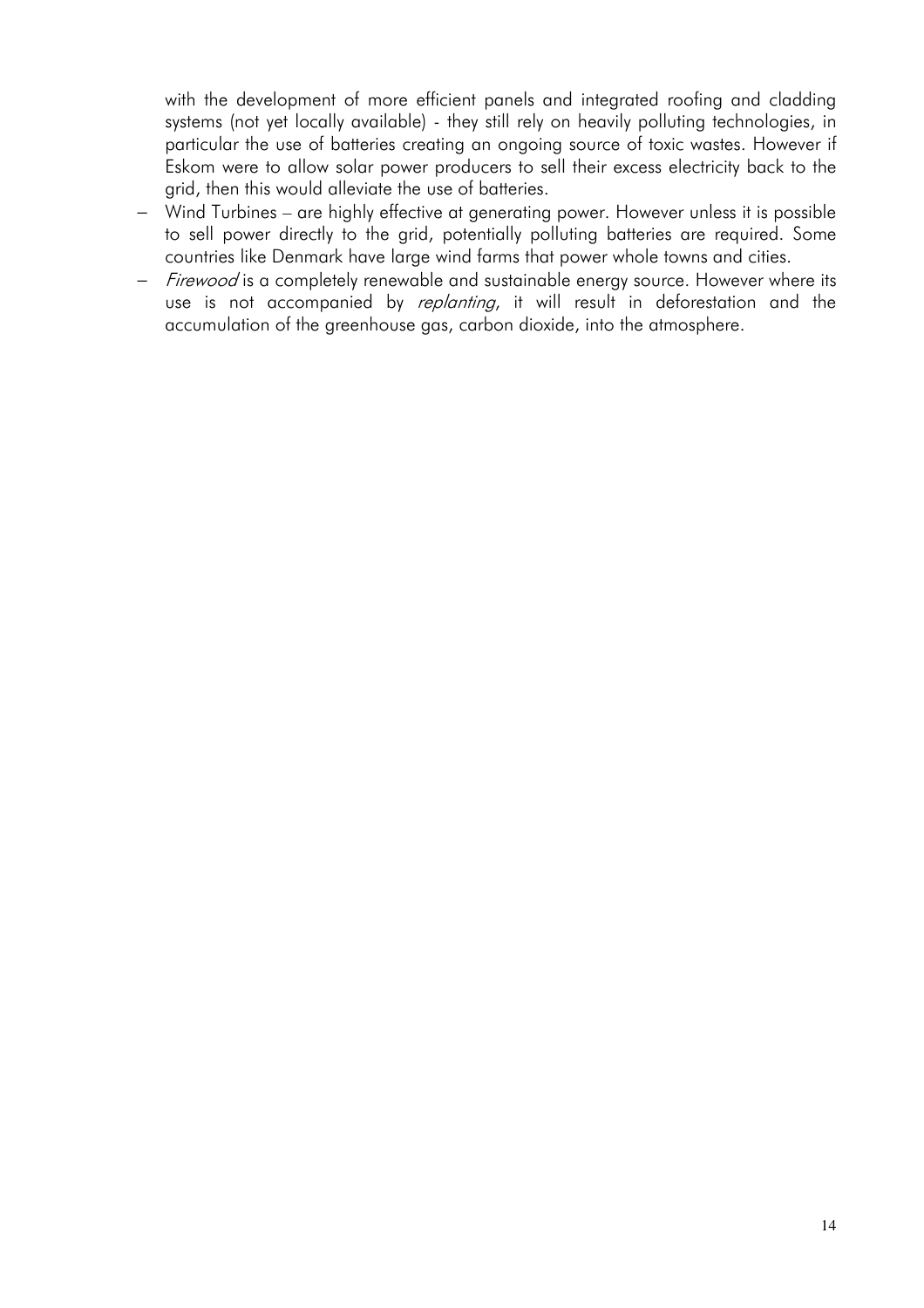## HEALTH – – Non-polluting Environments and Healthy Materials

Green Architecture avoids the use of polluting materials and activities. This minimizes the global and localized risks to planetary systems such as air, land, and water as well as minimizing the potential health risks for the users of buildings, the construction workers and the people involved in the production of materials. Some of these issues are discussed below:

## • Global Warming

With buildings presently responsible for approximately 50% of the planet's greenhouse gases and as discussed with the chapter on *Energy*, those involved in the building trade have a major part to play in averting the catastrophes of global warming. Building construction and design can significantly reduce the emissions of principal greenhouse gases like Carbon dioxide (CO2), CFC's, and HCFC's.

Furthermore, by *protecting and increasing the sinks for greenhouse gases* the building trade has a further responsibility to the health of planetary systems. This is achieved by:

- − Using alternatives to non-renewable tropical hardwoods so as to prevent the destruction of rain forests. Trees and forests act as great carbon sinks and are the lungs and rainmakers of our planetary systems.
- − Protecting and increasing the overall coverage of vegetation on a given site, by giving space for planting in, around, against the sides of, and on top of buildings.

Note: For more information on increasing carbon sinks, refer to the section on "To maintain and restore earth's diversity and ecological vitality" as outlined in the chapter on Land.

## • Ozone Depletion & CFC's

The present destruction of the ozone layer is well documented. It is the cause of increasing levels of harmful U-V rays, threatening the health of both humans and the environment at large, with the potential for devastating results. At very least 50% of the use of ozonedepleting substances – CFC's (chlorofluorocarbons), HCFC's (hydrochlorofluorocarbons) and *halons* - are associated with the building industry. (Ref: 7)

The main measures that one can take to help phase out their use in the building industry include:

- − Design buildings which avoid air-conditioning systems. Avoid the usual deep plan office so as to maximize natural light and ventilation.
- − Avoid specifying materials, which utilize CFC or HCFC in their production, commonly being *plastic foamed materials* such as insulation boards, jointing and filler products. These include:
	- > Expanded extruded polystyrenes
	- > Polyisocyanurates
	- > Polurethanes
	- > Phenolics
- − Avoid specifying halon-based fire extinguishers.
- − Upgrade existing *air-conditioning systems* that use CFC's. Avoid the release of old refrigerants into the atmosphere as well as the repeated use of CFC-related materials including HCFC's.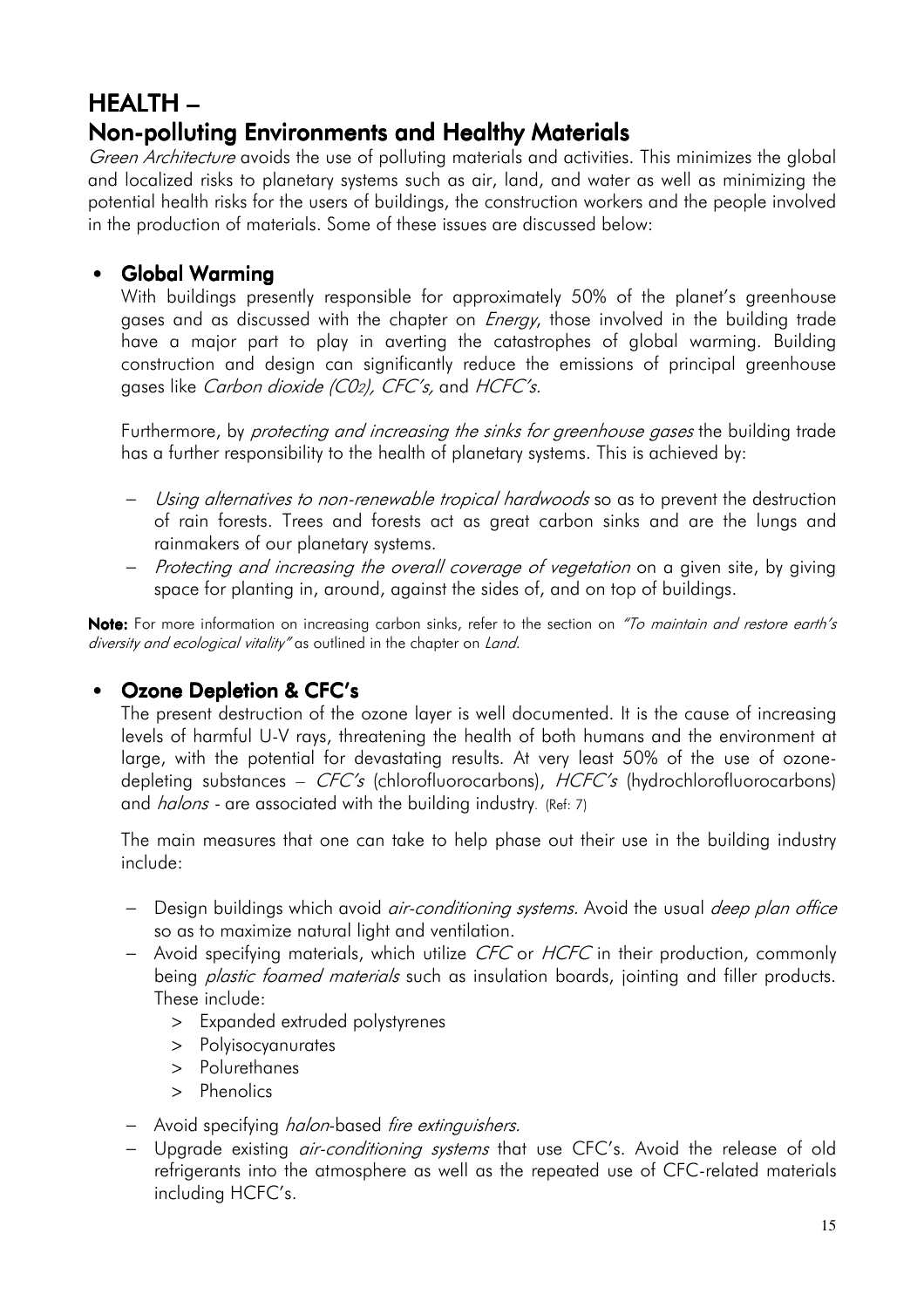- − Certain chlorine-based solvents being ozone-damaging substances are also to be avoided.
- − Take especial care when dealing with:
	- Refrigerants:

Air conditioning systems and refrigeration systems once commonly used CFC's as their refrigerant and can still be found with most old systems. Do not be easily duped by sales persons claiming to sell supposedly cleaner CFC-free fridges or air-conditioning systems. Many have simply been replaced with HCFC's, which although less damaging to the ozone layer, is still an ozone-depleting substance. Furthermore, as is the case with many new fridges, while they may have replaced the CFC or HCFC refrigerant, one often finds that the products are lined with a high-density foamed insulation material that has been manufactured with the use of CFC's.

Plastic Foamed Products:

Extremely careful scrutiny is necessary when considering specifying products which have involved the use of a blowing agent, like *plastic foamed products – insulation boards*, pipe and geyser lagging, refrigeration plant insulation etc. For example, when dealing with  $Sagger$  - a major producer of plastic foamed insulation products – the sales representative claimed that ozone destruction was no longer a problem, as their polystyrene products were no longer made with CFC's, and displayed the ozone friendly labels. However when one looked at their complete range of products it became apparent that their pipe and geyser-lagging - a closed cell, phenolic insulating foam "Megaphen" - which they advertise as "non-toxic", did not bear the ozone-friendly label. This was because they are still using CFC's as the blowing agent for this product.

## • Trace Organics

Substances, which have become known as *trace organics*, cover a wide range of carbon based structures and are causing wide concern related to their rising pollution with indoor air, as well as our supplies of water and food. A large number of such substances are cumulative in the body; some are carcinogenic and others cause damage to the liver and kidneys. In our present context the building industry is contributing heavily to the accumulation of these substances in the environment. In particular, all materials that contain solvents and preservatives are of concern.

#### Organic Solvents (non-water based)

Being dangerous to humans and the environment at large, the use of organic solvents is best avoided. Their use presents potential health problems for factory and construction workers as well as the inhabitants of the buildings that the solvent-containing materials end up polluting. Being volatile substances, which are unstable at room temperatures, (otherwise known as volatile organic compounds or VOC's), they will off-gas, and as such will present problems with indoor air pollution. This is especially so with newly formed materials, where the levels of off-gassing is higher. These solvents are found in a wide range of common building products:

- > Paints, especially non water-based enamels but including the emulsion-based acrylics.
- > Adhesives used by the carpeting and tiling trades.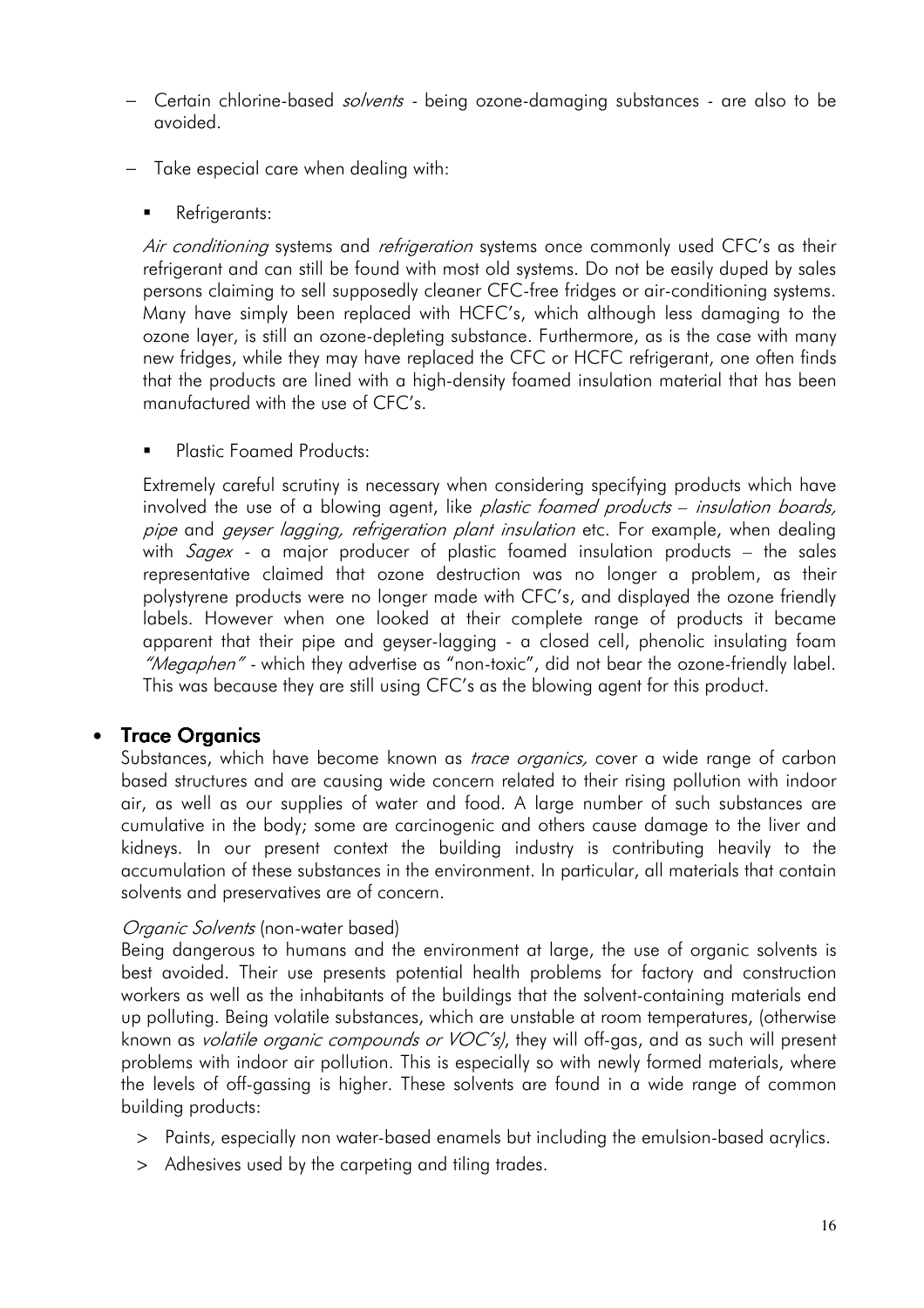- > Adhesives & glues used by the joinery trades for the laminating of veneers, counter tops, etc.
- > Certain laminated timber products, shutter boards, plywoods, blockboards and laminated timbers sometimes make use of an oil based benzene (organic solvent).
- > Certain wood treatment processes require the use of a solvent carrier i.e. PCP (Pentachlorophenol) TBTO / Lindane (Mix of Tributyl Tin Oxide & Gamma Benzine Hexachloride)

Note: For more information on *the identification of solvents with common Building Materials,* refer to Appendix E.

### • Sick Building Syndrome

Unhealthy, polluting or toxic building materials and building systems, are causing what has commonly become known as *sick building syndrome (SBS)*, which is now considered one of the major threats to public health. *Indoor air pollution* is a major cause of SBS and modern scientific research has indicated that in certain cases, the indoor environment may be as much as 10 times more polluted than the outdoor environment. (Ref: 8) Other causes of SBS include eyestrain, noise pollution, the excess build-ups of static charges, and adverse geomagnetic and electro-magnetic fields. Common symptoms of SBS include: allergies, asthma, eye, nose and throat irritations, fatigue, headaches, nervous-system disorders, respiratory congestion, sinus congestion, yuppie flue and cancer. Both worker's health and their levels of productivity are directly related to the health of a building and it's materials.

#### • Indoor Air Pollution:

The US Environmental Protection Agency considers indoor air pollution to be one of the top five threats to public health. (Ref: 9.) With many people spending up to 90% of their time indoors, the long-term exposure to off-gassing chemical vapours has caused a dramatic increase in the numbers of cases of allergies, chest related illnesses chemical hypersensitivity and cancer. Furthermore, the occupational hazards for construction workers and factory workers dealing with such materials are a peril to their health and safety. While the health hazards of *asbestos* are now widely accepted, concerns over a much wider range of substances have become evident.

A pollutant such as *formaldehyde* is a toxic off-gassing volatile organic substance (VOC) and a known carcinogen. It is commonly found in regular building materials like:

- > Paints.
- > Synthetic carpets and carpet backings.
- > Tiling and carpeting adhesives.
- > Chipboards, shutterboards, plywoods, blockboards, superwood and other pressed wood products. By far the most hazardous of these being chipboard and superwood.
- > Insulation foams.
- > Foamed products such as those used in upholstery and foam mattresses
- > Other potentially harmful toxins, which pollute indoor air sources, are commonly found in:
	- o Asbestos. Note that it is more dangerous to remove asbestos materials than to leave them place.
	- o Synthetic materials that release hundreds of volatile organic chemicals into the air.
	- o Paints.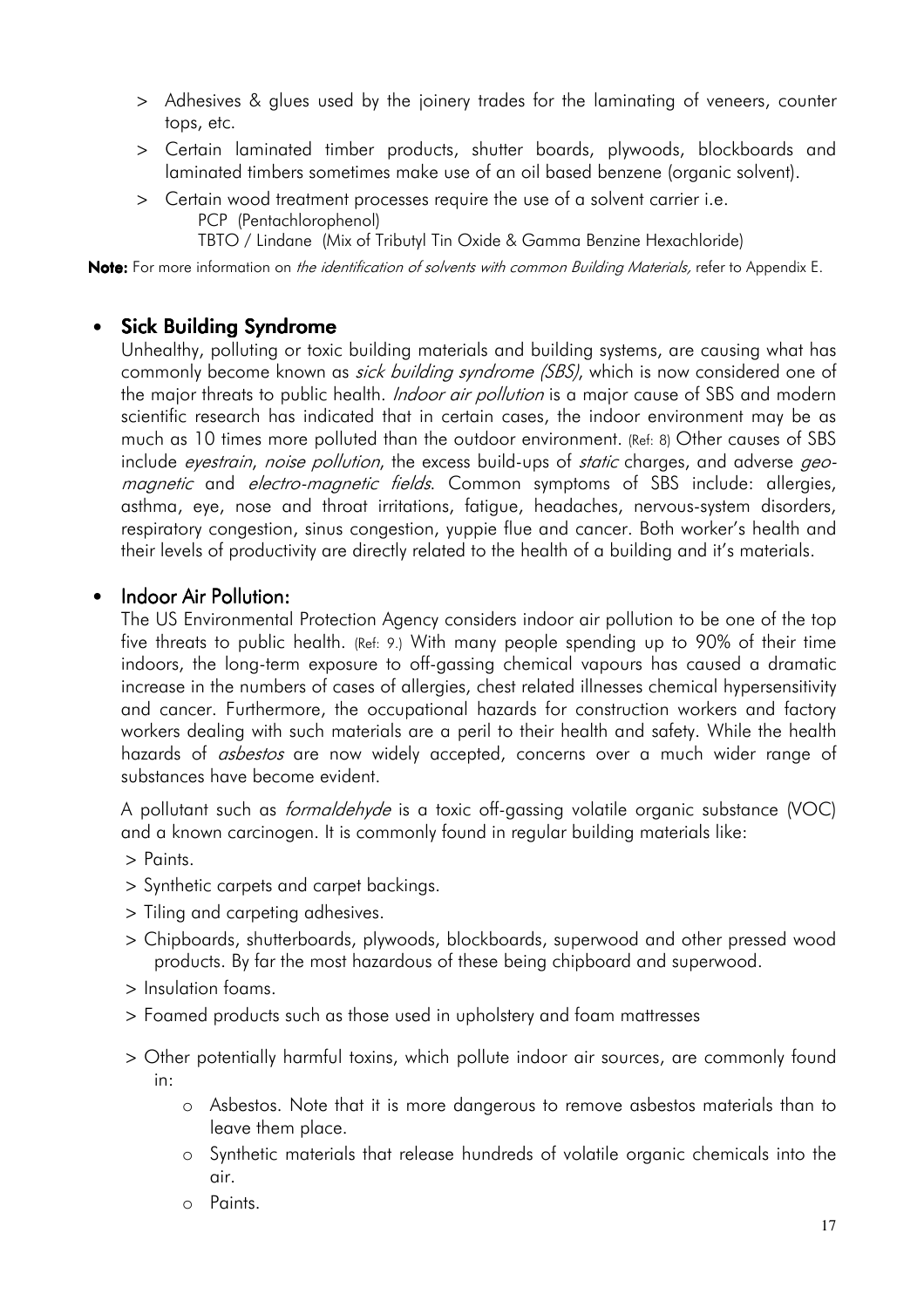- o Electronic devices, which emit a variety organic compounds.
- o Toxic Wood preservatives.
- o Anything which uses a non-water based solvent; such as resins, epoxy's, polyurethane, adhesives and many types of timber treatments.

Note: For a further guide to sources of chemical emissions refer to Appendix F.

### • Safeguards to Indoor Air Pollution:

The main safeguards against materials leaching out chemical gases to pollute the indoor air are:

- > Avoid the use of potentially polluting materials altogether by constructing, finishing and furnishing with natural rather than man-made materials.
- > Use non-toxic or low-emission, building materials and furnishings. Ask suppliers for a Safety Data Sheet of intended products, and avoid products with organic solvents, formaldehyde's, and other VOC's and harmful chemicals.
- > Specify water-based, solvent free materials and advise that maintenance staff avoid using solvent-based cleaning agents.
- > Avoid the design of deep plan types of buildings that are heavily reliant on artificial systems of lighting and ventilation.
- > Beware of tightly sealed building as they can help trap gases from synthetic materials.
- > Provide for adequate ventilation or fresh air exchange, with good natural ventilation.
- > Designed to give occupants control over their interior environments.
- > Designed to avoid interior condensation.
- > Seal off pollutants found in timber preservatives, particle boards etc to prevent the leaching of pollutants into indoor air;
- > Isolate certain polluting sources, such as having separate rooms for photocopiers.
- > Apply a technique known as a *bake-out*, to accelerate and so rid most of the harmful off gassing of pollutants as materials usually off gas most of their pollutants while still new.
- > Design for plants and trees as the living processes of plants, cleanse air and absorb toxins.

Note: For information about the *bake-out* technique, refer to appendix G.

- Eyestrain Eyestrain causes headaches, fatigue, stress and leads to the deterioration of eyesight. Common causes of eyestrain are:
	- > Inadequate natural light.
	- > Absence of access to external views.
	- > Glare.
	- > Poorly positioned and inappropriately lit computer VDU screens.
	- > Flickering lights such as old types of fluorescent lights (without high frequency ballast's).
	- > Single end spectrum lights.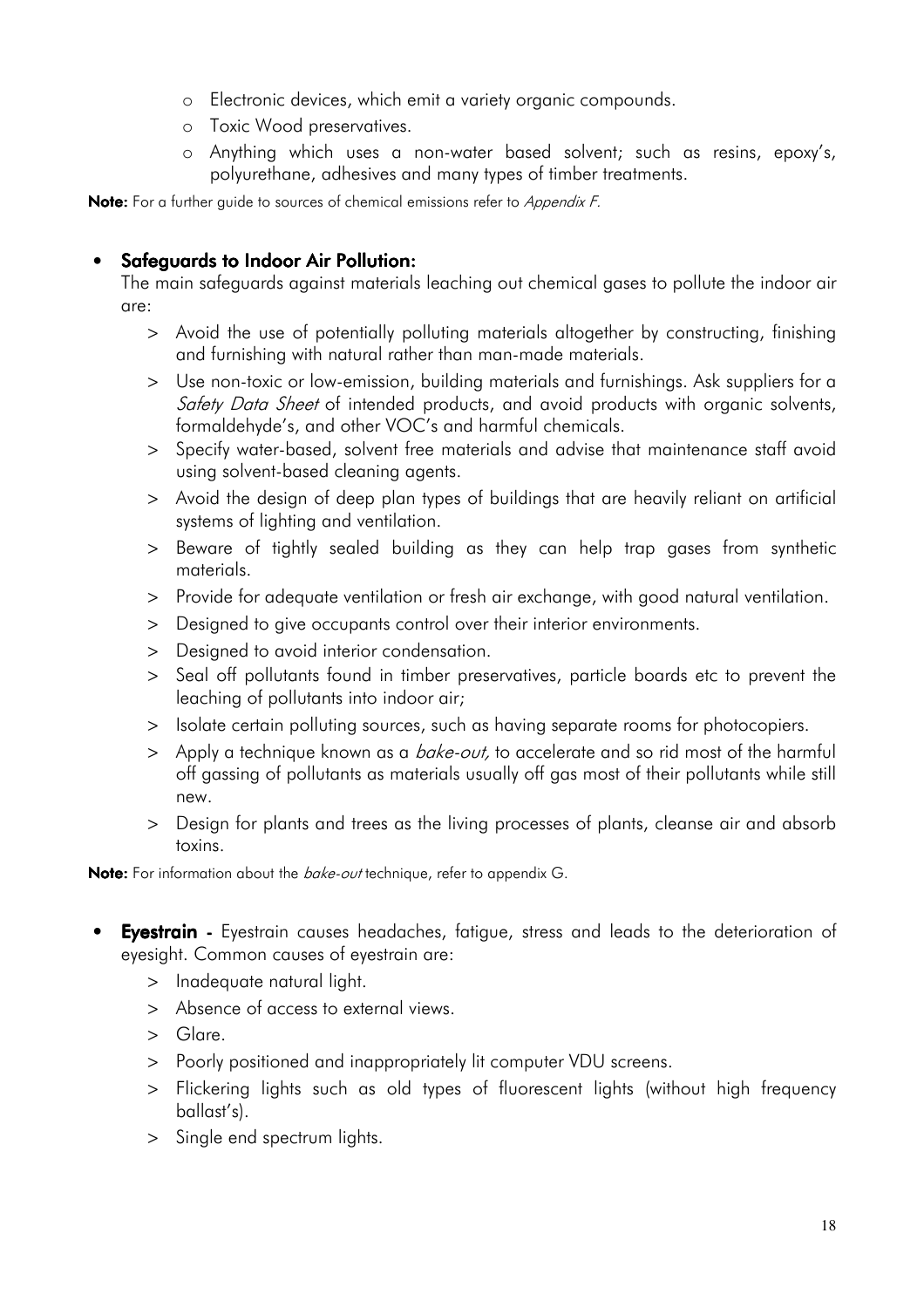- **Static** Common sources, which attract harmful, *positively charged ions* causing the air to become drained of beneficial, *negatively charged ions*:
	- > Synthetic fabrics and carpets, which have not been treated for anti-static.
	- > Plastics and other synthetics.
	- > Electrical appliances.
	- > Steel structures and the concentrated presence of metals.
	- > To alleviate the problem of the build-up of *positive ions* better known as *static*:
	- > Avoid designing structures using excessive amounts of steel or other metals, as they are draining of beneficial *negatively charged ions*.
	- > Design for flowing water, using fountains and flow-forms, as these are high in negative ions and hence excellent neutralizers of excess static charges.
	- > Plants, especially succulent plants help balance excess static charges.
	- > Install a *negative ionizer*.

## **Electro Magnetic Fields (EMF'S)**

EMF's are invisible lines of force that surround any electric device. More recently epidemiological studies have begun to make links between prolonged exposure to electro magnetic fields and certain types of cancer, primarily leukaemia and brain cancer. While there has been no scientific consensus, other than that better information is needed (Ref: 10), the evidence is mounting that there is a need for design and construction to help reduce people's risk to prolonged and accumulative exposure to EMF's. Exposure to EMF does appear to have an accumulative effect and people's tolerance to them varies. However once a certain threshold has been exceeded, illness will manifest, with symptoms often ascribed to "yuppie flue"

While studies on EMF's are still emerging there are things with design and construction, which should be noted:

- > The earth exerts its own magnetic fields, also known as *Geomagnetic Fields* mainly in the form of DC's or static fields. This has long been noted, by the ancient practices of dowsing and Feng Shui.
- > Power lines, electrical wiring and appliances all produce electric and magnetic fields. With a lamp plugged in but turned off, the voltage produces an electric field. Once the lamp is turned on and current flows, a magnetic field is also produced. For greater safety circuit breakers can be installed for bedrooms.
- > Both electric and magnetic fields weaken with increasing distance from the source.
- > While electric fields are easily weakened and shielded by conducting objects, magnetic fields are not.
- > Buildings located in near proximity to high voltage power transmission lines poses particular danger to children, increasing risks of leukaemia.
- > Steel structures generate their own EMF's due to stresses set up at a molecular level and varying levels of external corrosion. Furthermore steel structures will conduct electric fields induced from any electric circuitry passing near to the structure.
- > Electrical transformers emit high EMF's and need to be positioned with care.
- > Prolonged and close exposure to computer VDU (monitors) is ill advised. While low radiation monitors are available, they do not contain the fields and very careful planning of computer workspaces is required so as to reduce exposure, especially around the sides and back of screens where levels of EMF's are higher.
- > It is difficult to escape EMF's emitted by fluorescent lights.

## **Water Pollution**

As discussed in the in the Water chapter: "protecting water sources".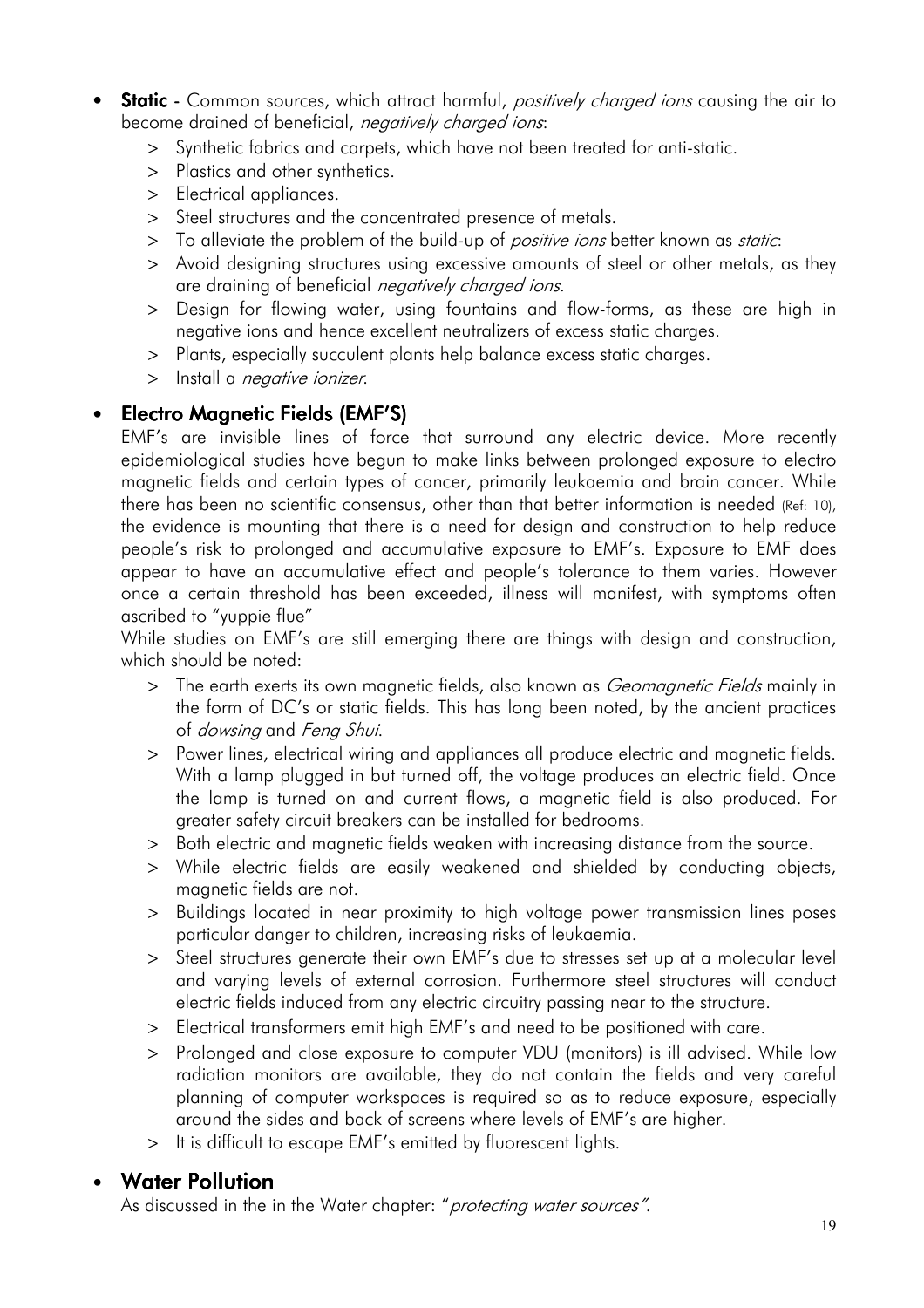## HOLISM– Holistic, Intrinsically Recyclable, Restorative and Regenerative

The principle of holism looks at things in the context of the whole, seeking to understand the interconnections between the various parts that make up the whole. It is an over-reaching principle and embodies an attempt to embrace all the principles together in a mutually beneficial way. Some of the tools that aid a holistic approach to design are outlined below:

- Holism, like nature, is *cyclical* and not linear. Look at how to encourage the *repair, reuse* and recycling of elements at every level. This includes not simply the recycling of waste but how to recycle energy, water and all the other materials and resources that a building will consume within its life span.
- Holism tries to understand things over a period of time. Thus it looks at the overall long-term benefits and effects, rather than only the superficial short-term gains. This can be called a *life* cycle approach to design.
- Everything is relative and needs to be understood in relation to its own specific context. While one needs to try and follow the various guides to sustainability, it is also important to realize that most rules or recommendations need to be assessed in relation to all the components of the design and that these will vary in every circumstance. Designers thus need to approach every design solution with freshness and open mindedness, flexibility and an ability to continue learning.
- While *diversity* is important to a holistic approach to design, it is less concerned with the quantity of diverse elements, but rather with the number of beneficial connections made between these components.
- Restorative design where humans assist in the healing and evolution of natural and human sub-systems.
- Regenerative design where humans actively participate as nature in the co evolution of the whole system.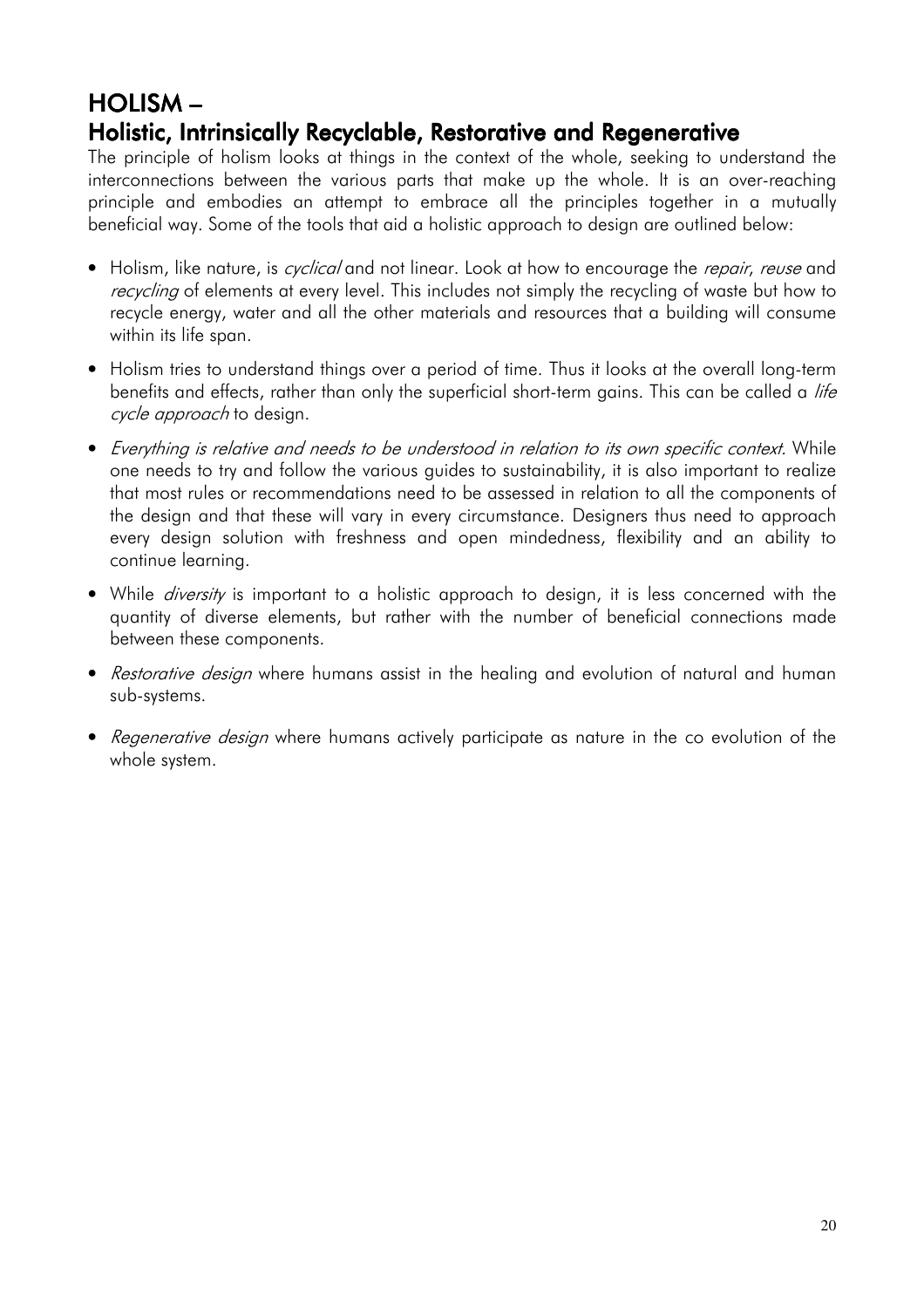## **CONCLUSION**

The present state of architecture and development continues to perpetuate the inward spiral of high levels of resource consumption, pollution and wastefulness that have characterized the 20th century. At this present moment in history, humankind has the ability to affect the environment on an unprecedented level. The urgency exists for all to realize that, if we are not part of the solution, then we are part of the problem.

One of the biggest stumbling blocks with Green Design is our present state of 'disconnectedness' from the environment. We are now able to carry out a multitude of tasks from switching on a light bulb to flushing a toilet without ever directly seeing their environmental consequences. Furthermore our present capitalist system encourages the over consumption of resources in its haste to turn short-term profits. Our present attitudes to the use and ownership of land are such that the "owner" feels he or she has all the rights. Thus the land is often torn apart and bled to waste in the short-term interests of private profit.

It is primarily this blindness, coupled with self-interest that is intricately connected to our present state of wastefulness, diminishing resources, and accumulating levels of pollution. Attitudes and laws need to change, so as to foster an attitude of *stewardship* over and above the ownership of land. We need to see ourselves as partners with the land rather than it's dictators. In order to do this; development must begin by reflecting on the totality of its effects throughout it's various life cycles. Furthermore, government statutory structures need to think beyond the ability to generate profit and establish mechanisms to better help tie capital to promoting sustainable development. This is possible with such things as tax incentives, disincentives and interest free loans. While this may be beyond many of us, one of the keys for architects and designers to bear in mind is to favour labour-based processes over the industrial ones, which rely on high levels of mechanization and pollution.

Some may say that it is only possible to achieve a truly holistic approach to design and construction once the whole of society has moved in that direction. However, it is vitally important to realize that *Green Architecture* can show a vision, and become an inspiration for what such a society may entail. In trying to move construction to work with the forces of nature, a far greater equity will be possible within society. This will lead to fairer access to resources, better health, improved productivity levels, and decreased running costs, and increased property values, while ensuring that resources and planetary systems are protected for future generations to come.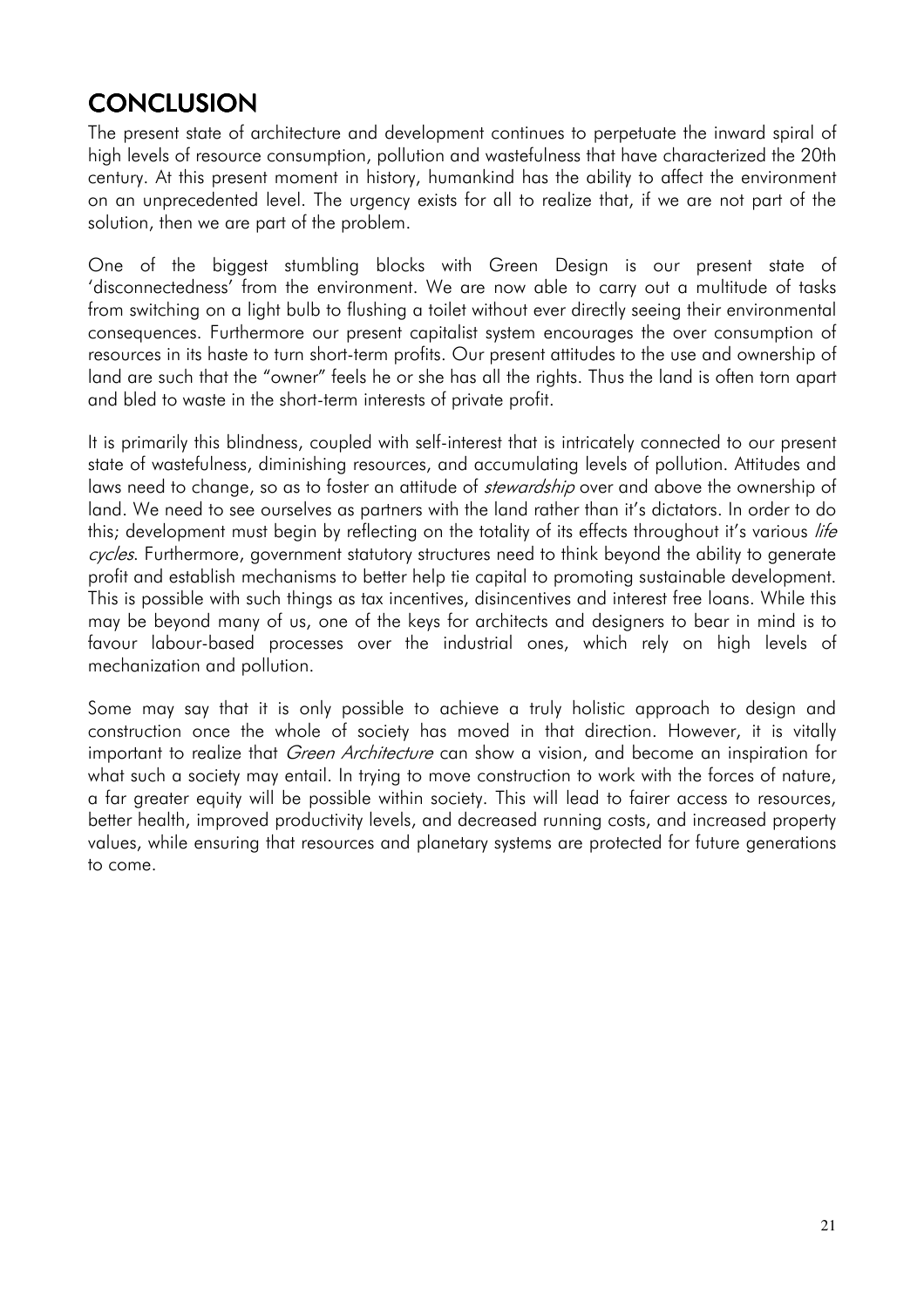## APPENDICES

## **APPENDIX A**

### Construction Framework for the Protection of Water Sources:

- The Contractor shall not in any way modify or damage streams, rivers or natural water bodies. This includes:
	- Any physical altering of water bodies, i.e. bulldozing, canalizing etc
	- The dumping of any wastes.
	- Domestic pollution i.e. washing of clothes, vehicles etc
	- Construction activities like mixing cement, washing of equipment, etc.
- The Contractor will take adequate measures to protect water sources by:
	- Eliminating, where safe alternatives exist, the use of all polluting materials.
	- Minimizing further use of all hazardous materials.
	- The provision of on-site recycling, and proper sorting of any potential hazardous wastes. Recycling bins and hazardous wastes must be stored in appropriate containers, which must be clearly marked.
	- The proper 'safe' disposal of all hazardous construction wastes by approved waste disposal experts.
	- The demarcation of a buffer zone between construction activities and any natural water bodies, rivers or streams as in accordance with an agreed layout plan.
	- The contractor is to insure that there is adequate provision of on-site ablution facilities and that they are properly maintained.
- The contractor is to ensure proper storm water management and erosion control by:
	- Diverting natural runoff around site workings so as to prevent its pollution. This should be done so as not to increase the effects of erosion.
	- The provision of appropriate litter and silt traps.
	- Where storm water has accumulated in workings and needs to be pumped out, it should be disposed of in a manner that is approved by an Environmental Consultant. This means that the Contractor will be responsible for having the water tested in accordance with an Environmental Consultant's requirements to establish whether it is contaminated or not. In the event of the storm water being polluted, it will need specialized handling and disposal.
	- By undertaking to disturb the topsoil and existing natural vegetation as little as possible.
	- Adopting measures to prevent erosion of all bare soil, excavated areas and soil stockpiles shall be implemented in accordance with the specifications of the design team.
	- In the event of any spills of fuels, chemicals or any hazardous substances that occur on the site or that occur during the transport of materials to and from the site, the contractor shall notify the Principle Agent. Clean-up costs shall be for the account of the Contractor.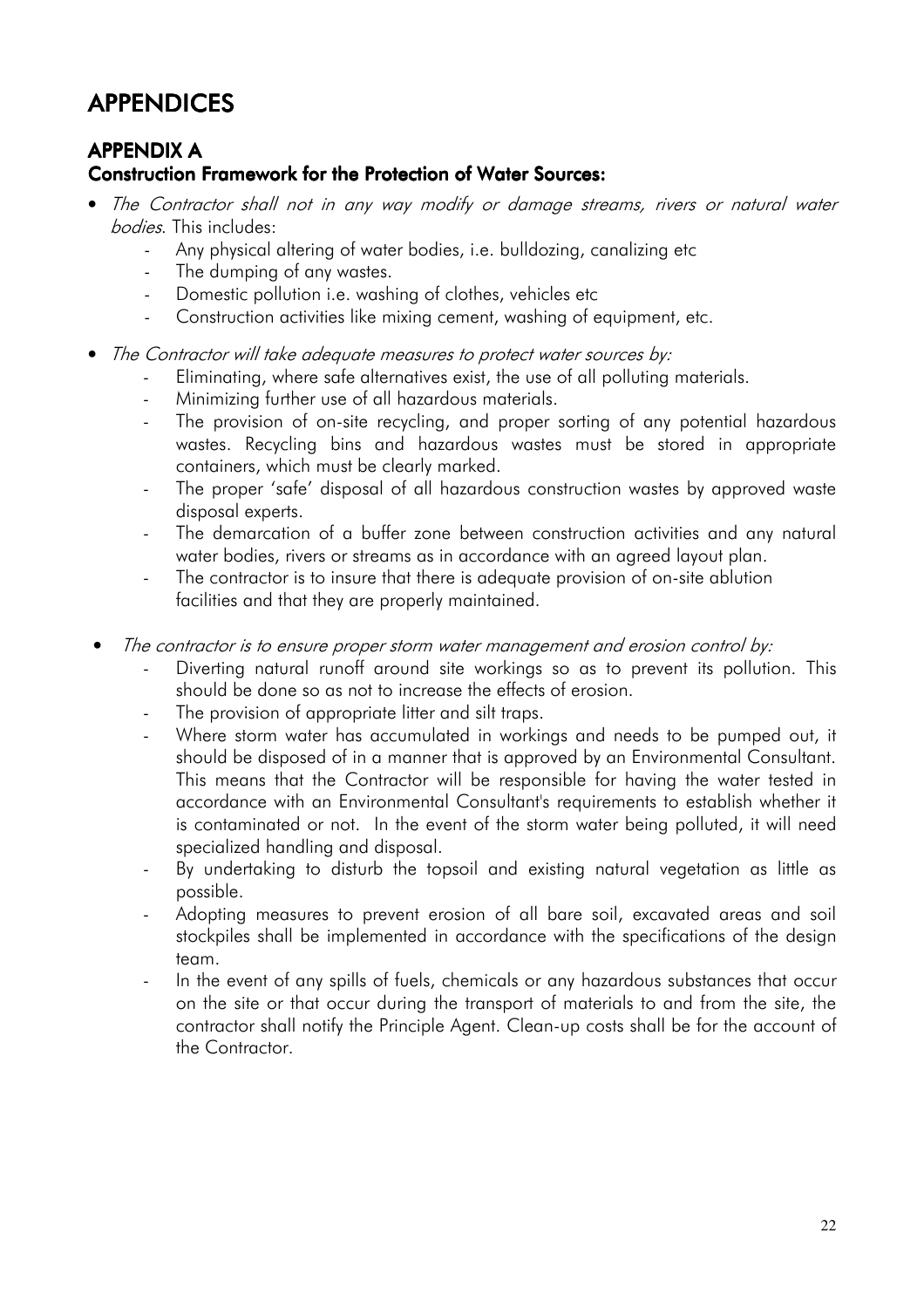## APPENDIX B

Cradle to Cradle Assessment: Table for Assessing Environmental Impacts

When looking at the environmental impacts of materials, it is important to consider the impacts of a material across the full life cycle of a product with the idea of a "cradle to cradle" life cycle approach, where positive contributes are also considered, rather than the typical negative "cradle to grave" approach more typically considered. The following table gives a general idea of this approach:

| <b>Environmental</b><br>Issue                                                                                                                                                                                                                                                                 | <b>Product Life Cycle</b> |            |              |     |          |       |         |
|-----------------------------------------------------------------------------------------------------------------------------------------------------------------------------------------------------------------------------------------------------------------------------------------------|---------------------------|------------|--------------|-----|----------|-------|---------|
|                                                                                                                                                                                                                                                                                               | Supply                    | Production | Distribution | Use | Disposal | Reuse | Recycle |
| Waste production / sequestration<br>Soil Contamination/Rejuvenation<br>Water Contamination/Rejuvenation<br>Air Contamination/Cleansing<br>Energy Use/Renewable Production<br>Noise Contamination/Abatement<br>Local Habitat Destructive/Restorative<br>Community negatively/positive Affected |                           |            |              |     |          |       |         |

(After Ref: 11)

## **APPENDIX C** Embodied Energy

This is understood by first attempting to measure the *energy investment* of a material by accounting all the fossil fuel energy expended in the processes involved, from the extraction of raw materials to the transport and processing necessary to get a material into its finished state. The table below attempts to explain this:

| 1 tonne of Aluminium     |                   | Approx. 126 times 1 tonne of timber.  |
|--------------------------|-------------------|---------------------------------------|
| 1 tonne of Steel         |                   | Approx. 24 times 1 tonne of timber.   |
| 1 tonne of Glass         | $=$               | Approx. 14 times 1 tonne of timber.   |
| 1 tonne of Plastic       | $=$               | Approx. 6 times 1 tonne of timber.    |
| 1 tonne of Cement        | $=$               | Approx. 5 times 1 tonne of timber.    |
| 1 tonne of fired Bricks  | $=$               | Approx. 4 times 1 tonne of timber.    |
| 1 tonne of adobe/raw cob | $\alpha = \alpha$ | Approx. 0,05 times 1 tonne of timber. |
| (Ref: 12)                |                   |                                       |

Once the initial energy investment is understood, other factors need to be taken into account such as the materials *relative density*, as this will affect the overall energy component. The total embodied energy can be modified by the *transport* involved (often reflected in the capital cost of a material) as well as the *on-site processes* with materials that are reliant on machines and powered tools.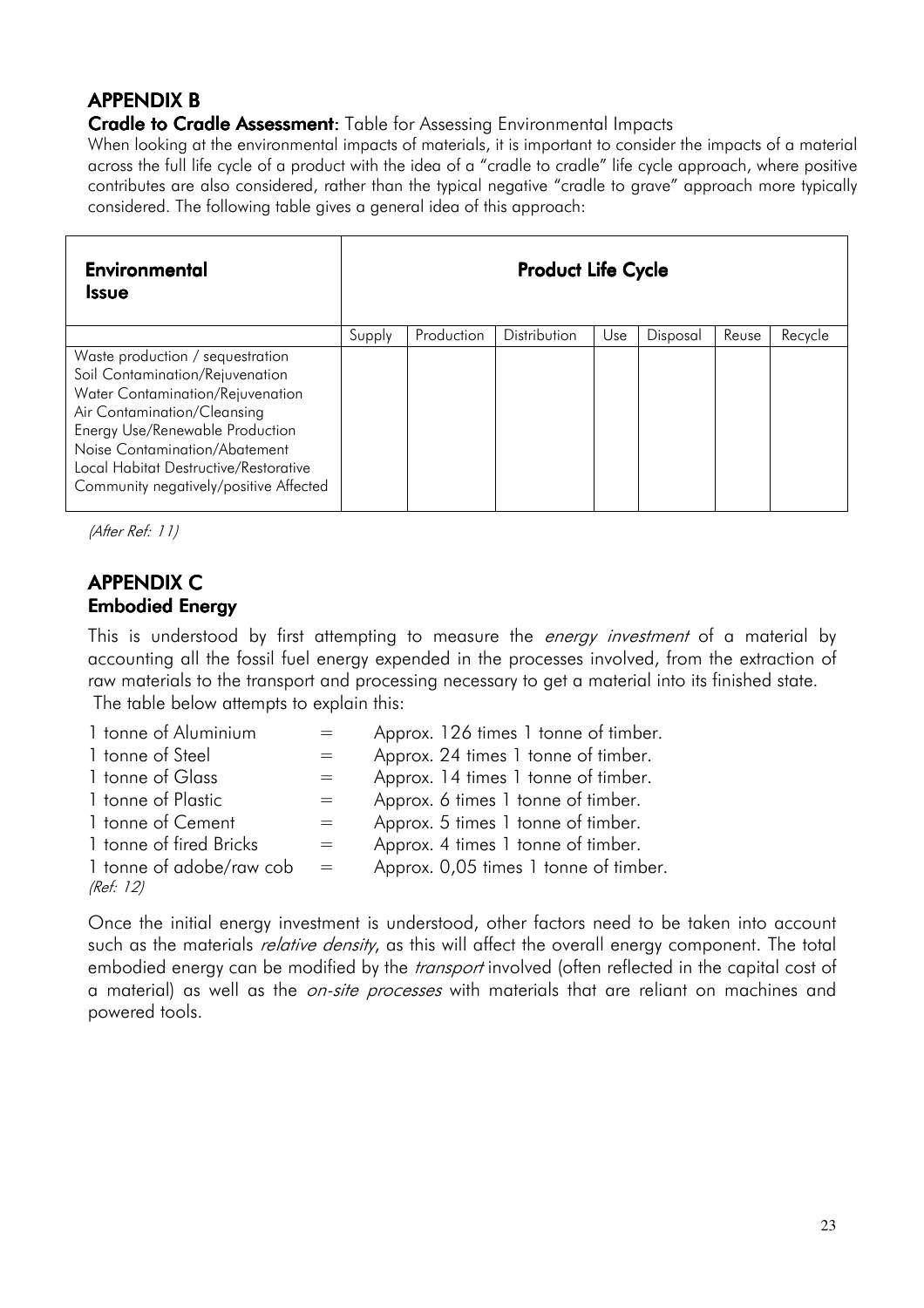## APPENDIX D **Passive Solar Design**

Passive solar design entails the careful placement of a building towards the elements of sun, wind, and earth and clever use of materials, in such a way as to make beneficial connections between the various components creating comfortable internal environments. Such buildings do not generally need external energies for heating or cooling.

#### Passive solar design employs principles such as:

- Use of 'free" sources of heat i.e. the sun, as well as the exhaust heats given off by the occupants, lights, computer systems etc.
- Local winds to induce beneficial air currents and promote good natural ventilation.
- Principles of *Thermal Dynamics* such as:
	- The *stack effect* i.e. hot air tends to rise while cold air tends to sink.
	- Air moves from areas of *high pressure* to areas of low pressure cold air will cause a high pressure and hot air will cause a low pressure.
- Glazing to trap the heat of the sun.
- Materials of *high thermal mass* (stone, earth, brick, concrete etc) to absorb and store heat.
- Light or dark colours to either reflect or absorb heat and light.
- *Insulating materials* (air, straw, wood, etc) to retain or repel heat.
- Plants and water, to moderate any harsh external and internal elements.

#### Passive solar design may include elements such as:

- Windbreaks.
- Deciduous trees and plants
- Trellises and pergolas
- Sun-shading devices
- Wind scoops
- Solar chimneys
- Unglazed pots for evaporative cooling
- Trombe Walls
- Greenhouses
- Skylights
- Controllable vents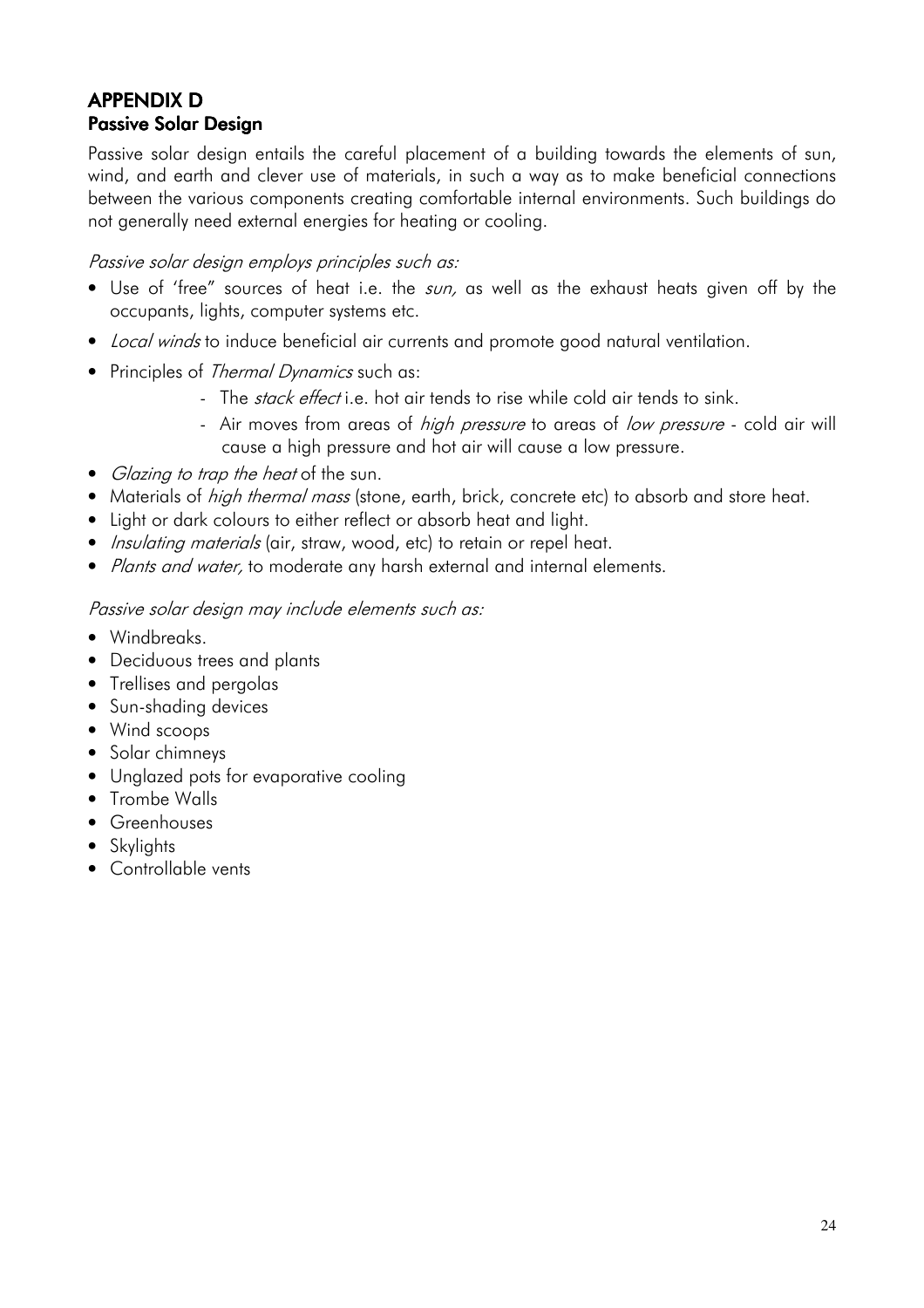## **APPENDIX E Identifying Organic Solvents**

Green policy eliminates the use of organic solvents (oil based solvents) altogether. Architects and clients may need to contact the manufacturers of the various products they intend to use. To assist with the identification of various organic solvents, the main groups have been listed below:

#### **Aromatics**

• These are sweet smelling and include *toluene, xylene* and *benzene*. Exposure can cause the breakdown of genes and unconsciousness. Benzene is also known to accumulate and damage bone marrow.

#### Chlorinated hydrocarbons

• These smell sickly and include *chloroform, trichloroethylene, carbon tetrachloride,* tetrachloroethane, methylene, chloride, perchloroethylene, trichloroethane (Genklene and Clorothene) and trichlorotrifluoroethane. (Arklone). The first three are commonly associated with various types of liver damage.

#### Ethers

• These include *diethy ether, cellusove, THF* and *butyl ether*. A familiar smell in hospitals. These affect the liver and kidneys. Also causes wheezing dry coughs and congestion.

#### Alcohols

• These include ethanol, methanol, ethylene glycol, IPS and Oxitol. They affect kidneys and liver. Methanol is extremely dangerous and can lead to blindness and tremors.

#### Ketones

• These include *Isophorene, MEK, MIBK*, and *Furfural*, which all cause problems with liver and kidney damage, even causing paralysis with the breakdown of nerve ends. A high level of exposure to MEK damages the lungs, followed by coma and death.

(Ref. 12.)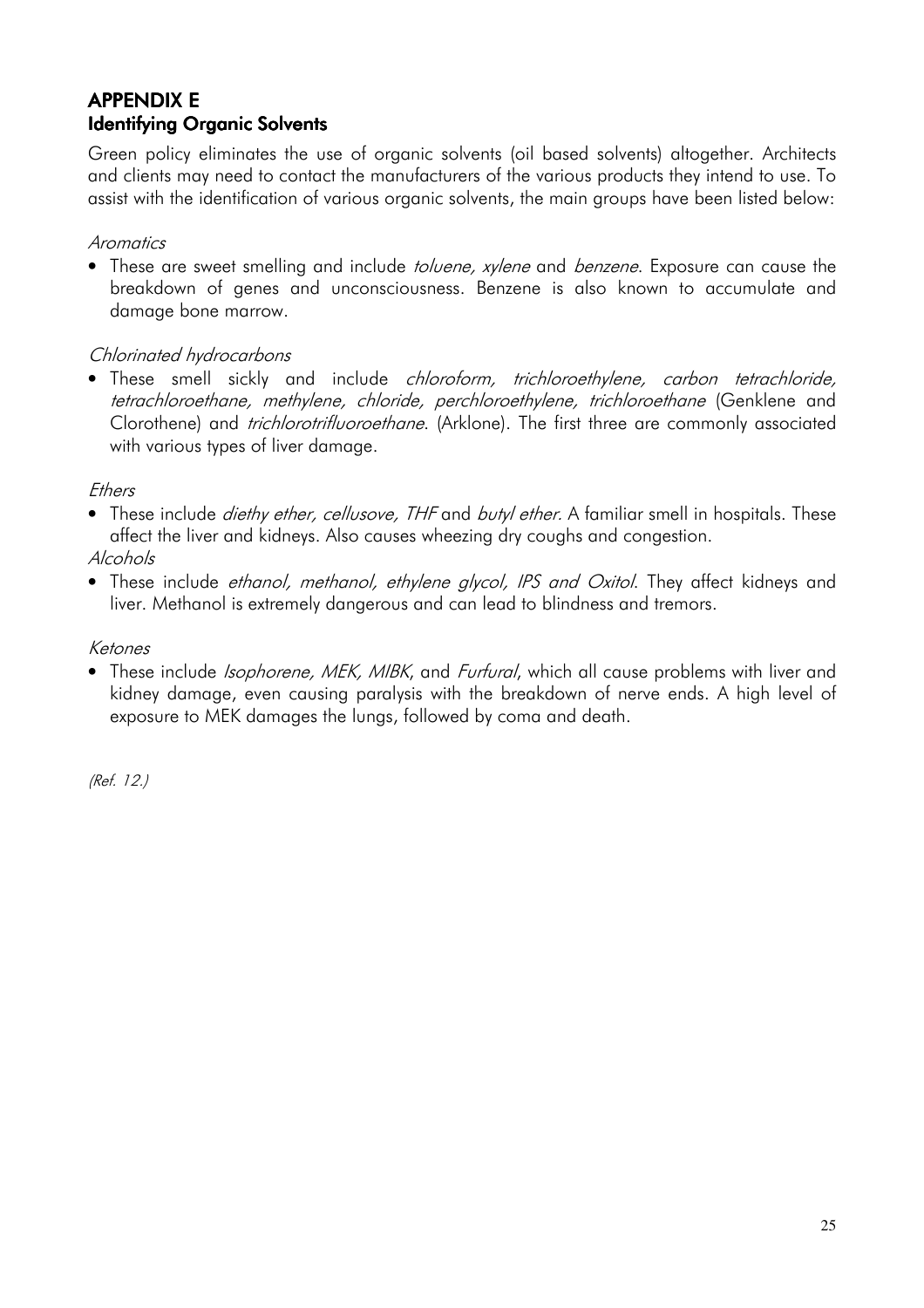#### APPENDIX F Some Potential Sources of Indoor Air Pollution:

| $\overline{\phantom{a}}$     | Adhesives (tiles, carpets, wood composites etc)    | Formaldehyde, Xylene/toluene, Benzine                                                    |
|------------------------------|----------------------------------------------------|------------------------------------------------------------------------------------------|
|                              | Print machines                                     | Ammonia                                                                                  |
|                              | Carpeting                                          | Alcohol's                                                                                |
| $\overline{\phantom{a}}$     | Caulking or mastic compounds                       | Formaldehyde, Xylene/toluene, Benzine & Alcohol's                                        |
| $\blacksquare$               | Ceiling tiles                                      | Formaldehyde, Xylene/toluene, Benzine & Alcohol's                                        |
| $\blacksquare$               | Chipboard                                          | Formaldehyde, Xylene/toluene, Benzine & Alcohol's                                        |
| $\blacksquare$               | Chlorinated tap water                              | Chloroform                                                                               |
| $\blacksquare$               | Cleaning products                                  | Ammonia                                                                                  |
| $\blacksquare$               | Computer VDU screens                               | Xylene/toluene                                                                           |
| $\blacksquare$               | <b>Fabrics &amp; Draperies</b>                     | Formaldehyde.                                                                            |
| $\blacksquare$               | Floor coverings                                    | Formaldehyde, Xylene/toluene, Benzine & Alcohol's.                                       |
| $\sim$                       | Paints                                             | Formaldehyde, Xylene/toluene, Benzine & Alcohol's.                                       |
| $\blacksquare$               | Photocopiers                                       | Xylene/toluene, Benzine, Trichloroethylene & Radon.                                      |
| $\qquad \qquad \blacksquare$ | Plywood                                            | Formaldehyde.                                                                            |
| $\blacksquare$               | Stains and varnishes                               | Formaldehyde, Xylene/toluene, Benzine & Alcohol's.                                       |
| $\overline{\phantom{a}}$     | Treated Timber <i>i.e.</i>                         | Insecticides, fungicides, biocides, VOC's, solvents etc.                                 |
| $\overline{a}$               | Creosote - 200-300 petroleum compounds             | Includes various polyphenols.                                                            |
| $\overline{\phantom{a}}$     | PCP - Pentachlorophenol (banned in UK)             | Includes Chlorinated substances, phenols, biocides & solvent<br>carrier (White Spirits). |
| $\overline{\phantom{a}}$     | TBTO / Lindane - Mix of Tributyl Tin               | Benzene, solvent carrier and biocides.                                                   |
|                              | Oxide & Gamma Benzine Hexachloride                 |                                                                                          |
| $\overline{\phantom{a}}$     | CCA - Copper chrome arsenate.<br>emitted if burnt. | Stable at room temperatures but highly toxic fumes are                                   |
|                              | Upholstery                                         | Formaldehyde.                                                                            |
| $\blacksquare$               | Wall coverings                                     | Xylene/toluene, Benzine & Alcohol's.                                                     |

(Ref: 12)

#### APPENDIX G Bake Out

This is done when it is known that a newly finished building has used materials containing harmful indoor air pollutants. It involves the sealing off of the building and then strongly raising the temperatures for 48 hours. After which the rooms are given a thorough airing. By doing this, the pollutant chemicals are rapidly emitted, reducing their subsequent emissions.